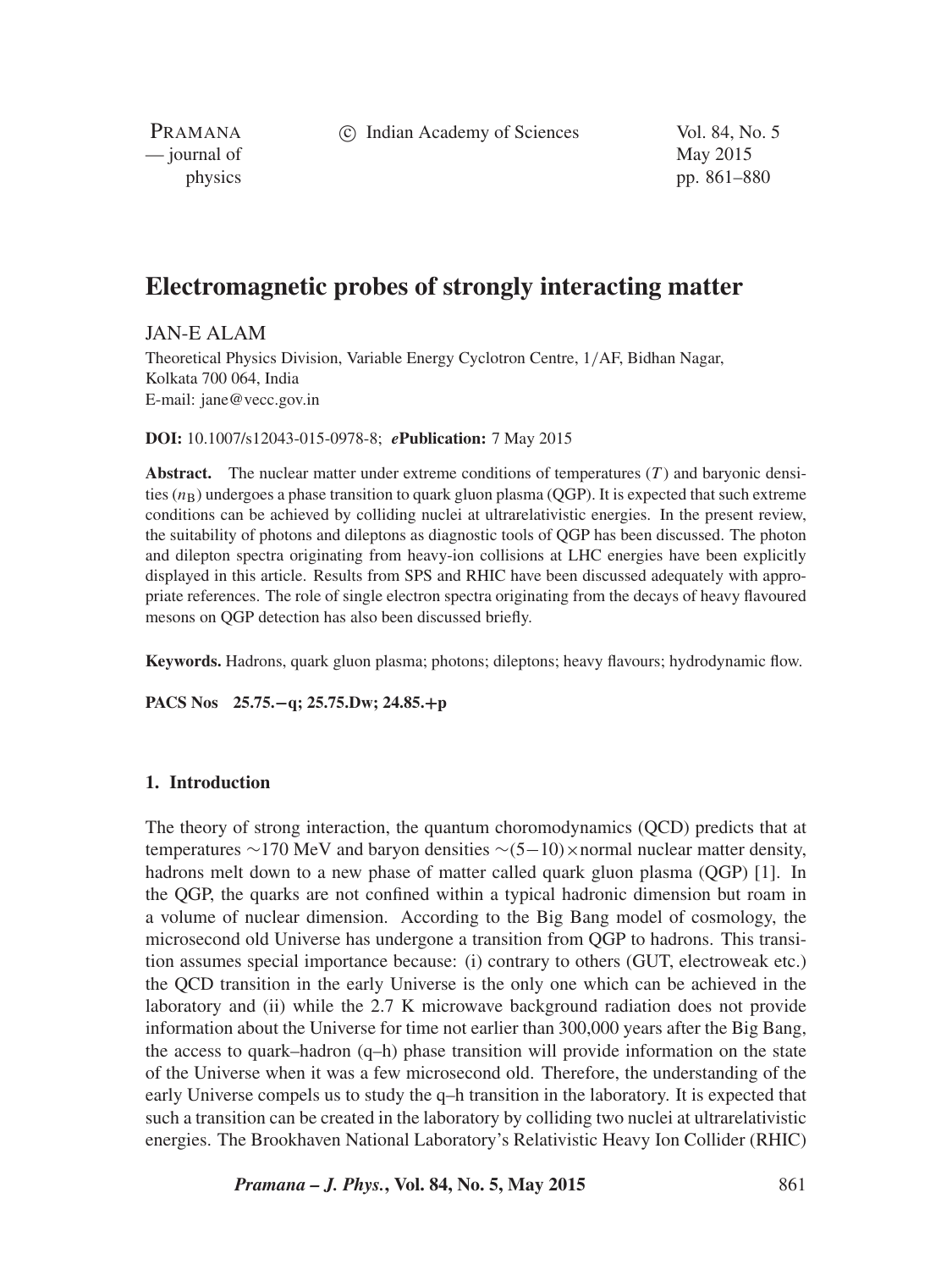and CERN's Large Hadron Collider (LHC) are two such facilities where QGP can be created by colliding nuclei. The detection of QGP in heavy-ion collisions (HIC) at RHIC and LHC energies is one of the most challenging tasks for both experimentalists and theorists working in this field, primarily because of the extremely transient nature of the OGP.

Collisions between two nuclei at relativistic energies will create charged particles – either in the partonic or in the hadronic phase depending on the colliding energy. Interactions among these charged objects will produce real photon and lepton pairs. Photons and leptons interact electromagnetically. Therefore, their mean free paths are larger than the size of the system and hence can bring information on the state of the emission point very efficiently. Photon and lepton pairs emitted from the QGP are oblivious to the hadronic phase that appears during the evolution of the matter due to phase transition. As a consequence, their emissions from QGP *vis-à-vis* hot hadronic matter are considered as efficient diagnostic tools of q-h transition  $[2-4]$  (see also  $[5-7]$ ) and this is the focus of the present article. The deviation between the photon spectra (or lepton pairs) originating from QGP and hadronic phases in the momentum space may be used as a probe for QGP. In relativistic heavy-ion collisions, most of the photon and dilepton spectra are measured in the central rapidity  $(y = 0)$  region, i.e., spectra are described by the transverse momentum  $(p_T)$  of the photons.

The QGP evolves dynamically in space and time due to high internal pressure. Consequently, the system cools fast and reverts to hadronic matter. At the formation time, the entire energy of the system is thermal in nature and as time progresses, some part of the thermal energy gets converted to the collective (flow) energy. In other words, during the expansion, the total energy of the system is shared by the thermal as well as the collective degrees of freedom. The evolution of collectivity within the system is sensitive to the equation of state (EoS). Therefore, the study of the collectivity in the system will be useful to shed light on the EoS (see [8–11] for reviews) and on the nature of the transition taking place during the evolution process if the system is formed in QGP. It is well known that the average magnitude of radial flow at the freeze-out surface can be extracted from the  $p<sub>T</sub>$  spectra of the hadrons. However, hadrons being strongly interacting objects can bring the information of the state of the system when it is too dilute to support collectivity, i.e., the parameters of collectivity extracted from the hadronic spectra are limited to the evolution stage where the collectivity ceases to exist. These collective parameters have hardly any direct information about the interior of the matter. Therefore, a suitable dynamical model is required for the final hadronic spectra to extrapolate backward in time to learn about the state of the initial hot*/*dense phase. In contrast to hadrons, the electromagnetic (EM) probes, i.e., photons and dileptons, are produced and emitted from each space-time point and therefore, EM probes will shed light on how both the radial [12] and elliptic flows [13–16] develop in the system. For dilepton, apart from  $p_T$ there is an additional kinematic variable, i.e., the invariant mass  $(M)$  – out of these two variables,  $p<sub>T</sub>$  is not a Lorentz scalar and hence is changed by the expansion of the system but *M* being a Lorentz scalar is not affected by the flow. Moreover, the high *M* pairs are predominantly emitted from early times and the low *M* pairs from late time. Therefore, a judicious choice of  $p<sub>T</sub>$  and *M* window will enable one to study the evolution of the flow in the medium. In this context, lepton pairs may also be used to understand the evolution of elliptic flow in the system.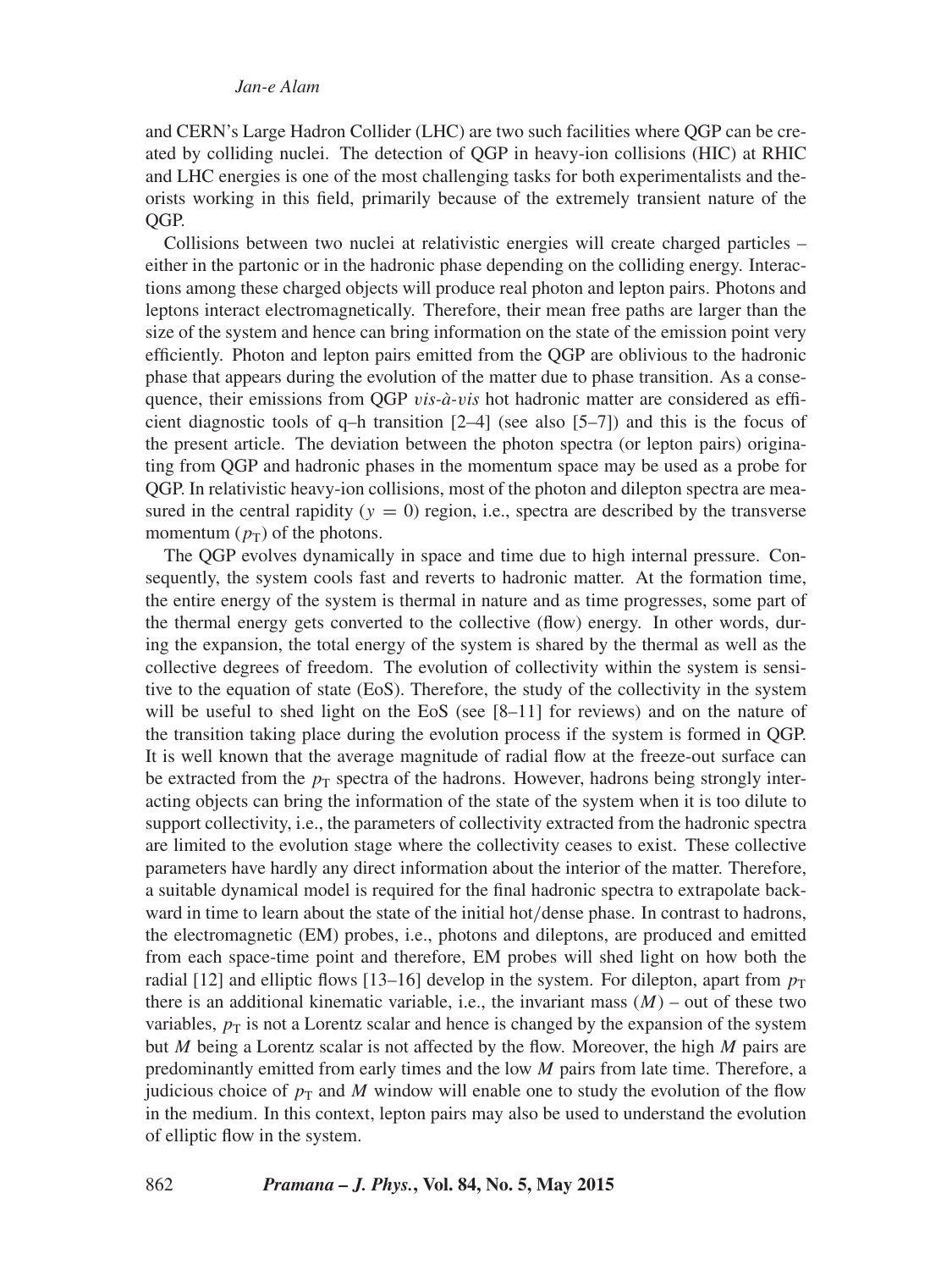# *Electromagnetic probes of strongly interacting matter*

This review is organized as follows. In the next section we discuss the emissions of photon and lepton pairs from the system formed in heavy-ion collisions. In §3, the space-time evolution of the matter produced in HIC is described. Section 4 is devoted to discuss results on photon, lepton pair spectra and elliptic flow of electromagnetic probes. In §5 suppression of heavy quarks in QGP measured through the  $p<sub>T</sub>$  spectra of heavy flavoured mesons are mentioned briefly. Sections 6 deals with the summary and discussions.

## **2. Photon and dilepton production in heavy-ion collisions**

In heavy-ion collisions (HIC), photons and dileptons are produced by various mechanisms at various stages of the evolution. These are broadly categorized as: (i) productions of photons and dileptons from the interactions of the partons of the colliding nuclei (while the photon spectra originated from these collisions are called prompt photons [17], the lepton pairs are known as Drell–Yan pairs [18]) (see [19] for a review), (ii) thermal productions – from the interactions of thermal partons as well as from thermal hadrons and (iii) finally from the decays of the long (compared to strong interaction time-scale) lived mesons. There are non-negligible contributions in the intermediate *M* distributions of lepton pairs from the decays of heavy flavoured mesons, charm and bottom.

#### 2.1 *Prompt photons*

In the relativistic heavy-ion collision, the high  $p<sub>T</sub>$  prompt photons originate from the following reactions of the partons of the colliding nuclei: (i) the Compton scattering:  $q(\bar{q}) + g \rightarrow q(\bar{q}) + \gamma$ ; (ii) quark–antiquark annihilation:  $q + \bar{q} \rightarrow g + \gamma$  and quark (antiquark) fragmentation:  $q(\bar{q}) \rightarrow q(\bar{q}) + \gamma$ . The invariant cross-section of the photons from a hadronic reaction ( $a + b \rightarrow \gamma +$  anything) can be written in the factorized form as follows [20]:

$$
E \frac{d\sigma}{d^3 p} = \sum_{i,j,k} \int \left[ dx_i dx_j \right]
$$
  

$$
f_a^i(x_i, \mu) f_b^j(x_j, \mu) \times \left\{ E \frac{d\hat{\sigma}(\mu, \mu_R, \mu_F)}{d^3 p} (i + j \to \gamma) + \int dz_k E \frac{d\hat{\sigma}}{d^3 p} (i + j \to k) D_{\gamma}^k(z_k, \mu_F) \right\} \right],
$$
 (1)

where *f* is the structure function,  $\hat{\sigma}$  is the hard cross-section for the photon producing processes,  $D^k_\gamma$  is the fragmentation function of the parton, and *k* to  $\gamma$ ,  $\mu$ ,  $\mu_F$  and  $\mu_R$  are the factorization, fragmentation and renormalization scales respectively. The first term in eq. (1) stands for the direct partonic process (i.e., Compton scattering and annihilation processes of quark and antiquark) and the second term represents quark (antiquark) fragmentation process.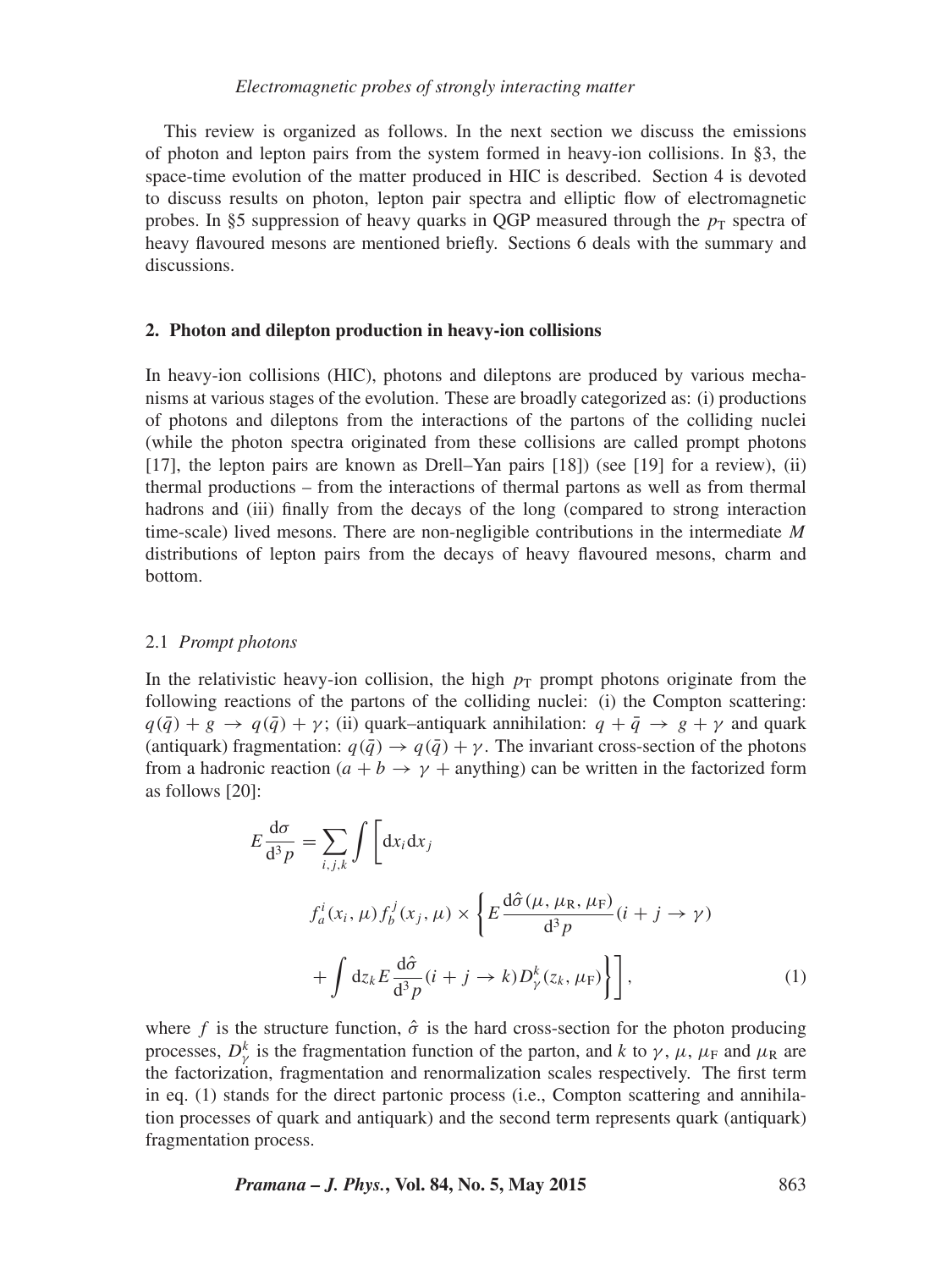The prompt photon  $p_T$  spectrum for the nucleus–nucleus  $(A-A)$  interaction is expressed in terms of  $p+p$  collisions as follows:

$$
\frac{\mathrm{d}N^{AA}}{\mathrm{d}^2 p_{\mathrm{T}} \mathrm{d}y} = T_{AA}(b) \frac{\mathrm{d}\sigma^{pp}}{\mathrm{d}^2 p_{\mathrm{T}} \mathrm{d}y},\tag{2}
$$

where  $T_{AA}(b) = N_{\text{coll}}(b)/\sigma_{\text{in}}^{pp}$ ,  $T_{AA}(b)$  is the thickness function,  $N_{\text{coll}}(b)$  is the number of inelastic nucleon–nucleon collisions and  $\sigma_{\text{in}}^{pp}$  is the inelastic cross-section of *pp* interaction.

## 2.2 *Drell–Yan processes*

The process of high-mass ( $M > 3$  GeV) lepton pairs emerging from  $q\bar{q}$  annihilation in hadronic collisions  $(a + b \rightarrow l^+ + l^-+$  anything) is described by Drell–Yan process and is the best understood part of dilepton production. In parton model, the invariant cross-section for large mass lepton pairs in hadronic collisions is given by

$$
\frac{d^2\sigma}{dM^2dy} = \frac{8\pi\alpha^2}{9Ms} \sum_{q} e_q^2 \left[ f_q^a(x_1,\mu) f_{\bar{q}}^b(x_2\mu) + f_{\bar{q}}^a(x_1,\mu) f_q^b(x_2,\mu) \right],
$$
 (3)

where *M* is the mass of the lepton pair and *s* is centre-of-mass energy of colliding hadrons. Equation (3) represents a purely electromagnetic process. The distribution of lepton pairs show no  $p_T$  dependence because QCD interaction between *q* and  $\bar{q}$  is neglected here. The emission or absorption of a gluon by the initial-state partons will generate transverse momentum for the lepton pairs through conservation of linear momentum. Leading-order processes relevant for the  $p_T$  generation of the dileptons are:  $q\bar{q} \rightarrow gl^+l^-$  (annihilation) and  $q(\bar{q})g \to q(\bar{q})l^+l^-$  (Compton). The transverse momentum of the dileptons can also be generated by the intrinsic transverse motion of the partons inside the hadrons due to its finite size. However, the effects of the intrinsic transverse momentum is found to be negligible at very high-energy hadronic collisions (especially for the RHIC and the LHC energies).

The other important source of lepton pairs is the correlated decay of *D* and *D* [21]. At LHC this contribution is the most dominant one at intermediate *M* [22]. These contributions in HIC can also be estimated by scaling up the yield from *pp* collisions by  $N_{\text{coll}}$ .

# 2.3 *Production of thermal photons and lepton pairs – general principle*

The number of thermal lepton pairs produced in the system (formed after a high-energy nuclear collision) per unit space-time volume per unit four-momentum volume is given by [2–4]

$$
\frac{dN}{d^4 p d^4 x} = \frac{\alpha}{12\pi^4 M^2} L(M^2) Im \Pi_{\mu}^{R\mu} f_{BE},
$$
\n(4)

*α* is the EM coupling,  $Im \Pi^{\mu}_{\mu}$  is the imaginary part of the retarded photon self-energy and  $f_{BE}$  is the Bose–Einstein factor which is a function of  $u^{\mu}p_{\mu}$  for a thermal system having four-velocity  $u^{\mu}$  at each space-time point of the system,  $p^{2}(=p_{\mu}p^{\mu})=M^{2}$  is the invariant mass square of the lepton pair and

$$
L(M^2) = \left(1 + \frac{2m^2}{M^2}\right)\sqrt{1 - 4\frac{m^2}{M^2}}
$$
\n(5)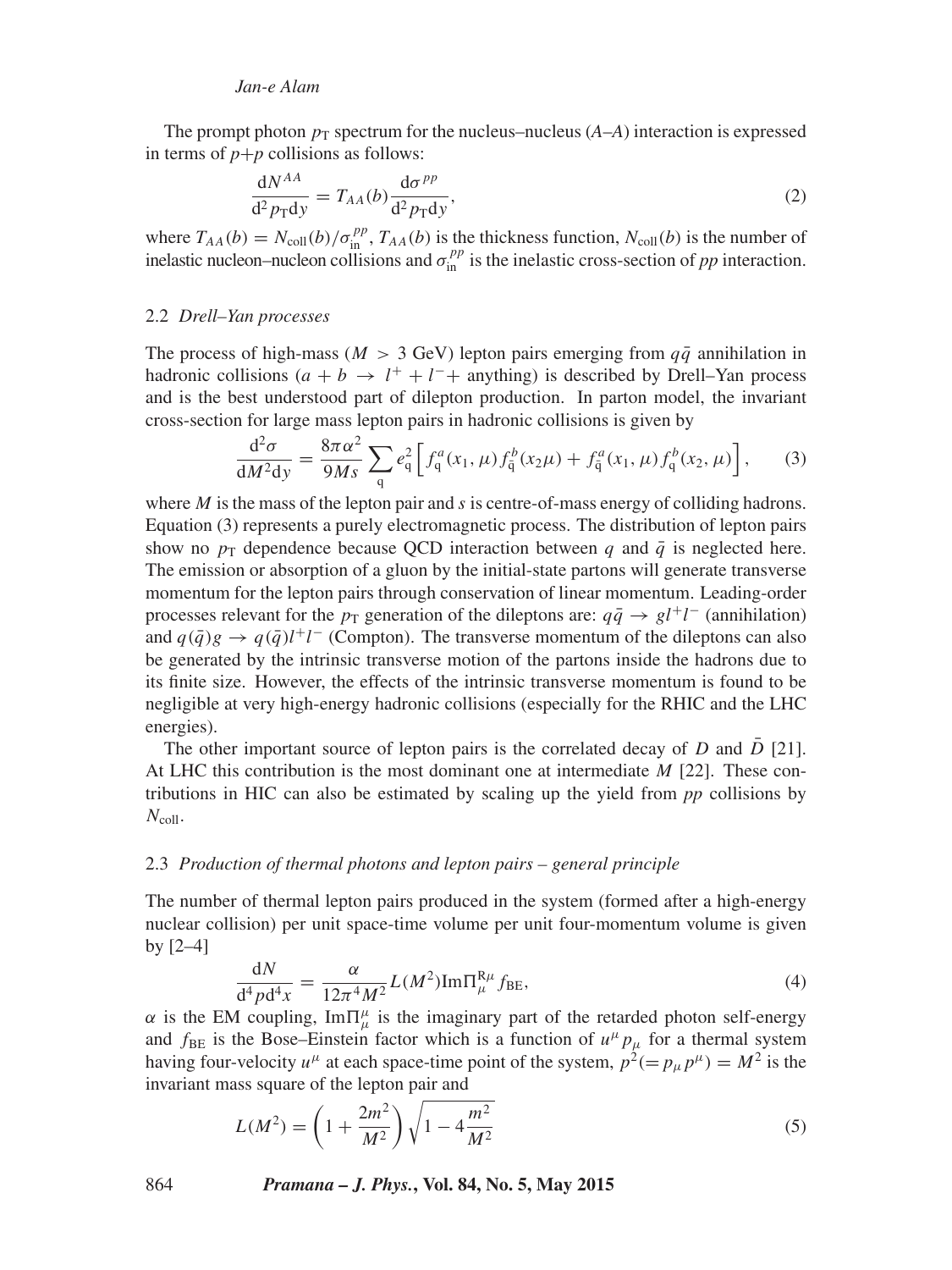arises from the final-state leptonic current involving Dirac spinors and *m* in eq. (5) is the lepton mass.

The real photon production rate can be obtained from the lepton pair emission processes by replacing the product of the EM vertex  $\gamma^* \to l^+l^-$ , the term involving final-state leptonic current and the square of the (virtual) photon propagator by the polarization sum  $(\sum_{\text{polarization}} \epsilon^{\mu} \epsilon^{\nu} = -g^{\mu \nu})$  for the real photon. Finally, the phase-space factor for the lepton pairs should be replaced by that of the photon to obtain the photon emission rate as

$$
E\frac{dN}{d^4x d^3p} = \frac{g^{\mu\nu}}{(2\pi)^3} Im\Pi_{\mu\nu} f_{\text{BE}}.
$$
 (6)

The results given above is correct up to order  $e^2(\sim \alpha)$  in EM interaction but exact, in principle, to all order in strong interaction. Now it is clear from eqs (4) and (6) that for the evaluation of photon and dilepton production rates one needs to evaluate the imaginary part of the photon self-energy. The thermal cutting rules give a systematic procedure to express the imaginary part of the photon self-energy in terms of the physical amplitude.

2.3.1 *Thermal photons from quark gluon plasma.* The contribution from QGP to the spectrum of thermal photons due to annihilation ( $q\bar{q} \rightarrow g\gamma$ ) and Compton ( $q(\bar{q})g \rightarrow$  $q(\bar{q})\gamma$ ) processes has been calculated in [23,24] using hard thermal loop (HTL) approximation [25]. Later, it was shown that photons from the processes [26]:  $gq \rightarrow gq\gamma$ ,  $qq\rightarrow qq\gamma$ ,  $qq\bar{q}\rightarrow q\gamma$  and  $gq\bar{q}\rightarrow gy$  contribute in the same order  $O(\alpha\alpha_s)$  as Compton and annihilation processes. The complete calculation of emission rate from QGP to order  $\alpha_s$  has been performed by resuming ladder diagrams in the effective theory [27]. This rate has been used for obtaining the results to be displayed here. The *T* dependence of the strong coupling  $\alpha_s$  has been taken from [28].

2.3.2 *Thermal photons from hadrons.* For the photon spectra from hadronic phase, an exhaustive set of hadronic reactions and the radiative decay of higher resonance states are considered [29–31]. The relevant reactions and decays for photon production are: (i)  $\pi \pi \to \rho \gamma$ , (ii)  $\pi \rho \to \pi \gamma$  (with all possible mesons in the intermediate state [31]), (iii)  $\pi \pi \to \eta \gamma$  and (iv)  $\pi \eta \to \pi \gamma$ ,  $\rho \to \pi \pi \gamma$  and  $\omega \to \pi \gamma$ . The corresponding vertices are obtained from various phenomenological Lagrangians described in detail in refs [29–31]. The reactions involving strange mesons,  $\pi K^* \to K \gamma$ ,  $\pi K \to K^* \gamma$ ,  $\rho K \to K \gamma$  and  $K K^* \to \pi \gamma$  [33] have also been incorporated in the present work. Contributions from other decays, such as  $K^*(892) \rightarrow K \gamma$ ,  $\phi \rightarrow \eta \gamma$ ,  $b_1(1235) \rightarrow$  $\pi \gamma$ ,  $a_2(1320) \rightarrow \pi \gamma$  and  $K_1(1270) \rightarrow \pi \gamma$  have been found to be small [32] for  $p_T >$ 1 GeV. All the isospin combinations for the above reactions and decays have properly been taken into account. The effects of hadronic form factors [33] have also been incorporated in the present calculation.

## 2.4 *Thermal dileptons*

As mentioned before, lepton pairs can be used as efficient probes for QGP diagnostics, provided one can subtract out contributions from Drell–Yan process, decays of vector mesons within the lifetime of the fire ball and hadronic decays occurring after the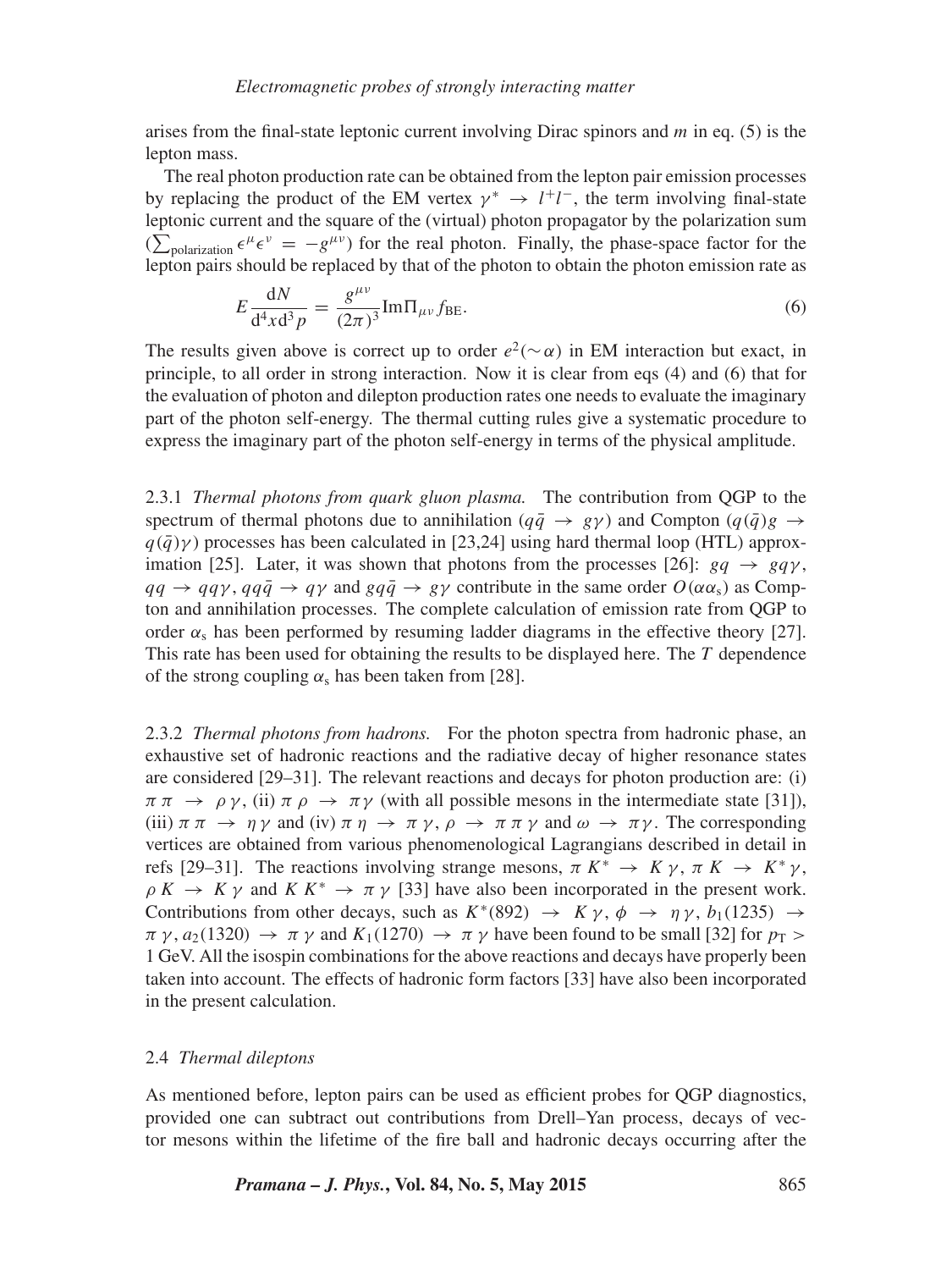freeze-out. Like hard photons, lepton pairs from Drell–Yan processes can be estimated by pQCD. The  $p<sub>T</sub>$  spectra of thermal lepton pairs suffer from the problem of indistinguishability between QGP and hadronic sources unlike the usual invariant mass (*M*) spectra which show characteristic resonance peaks in the low *M* region. The invariant transverse momentum distribution of thermal dileptons  $(l^+l^-$  or virtual photons,  $\gamma^*$ ) is given by

$$
\frac{d^2 N}{d^4 x d^2 p_T dy} = \sum_{i=Q,M,H} \int_i \left( \frac{d^2 N_{\gamma^*}}{d^2 p_T dy dM^2 d^4 x} \right)_i dM^2.
$$
 (7)

The lower  $(M_1)$  and upper  $(M_2)$  limits of M integration can be fixed judiciously to detect contributions from either quark matter or hadronic matter. Experimental measurements [34,35] are available for different *M* windows.

## 2.5 *Dilepton emission from QGP*

In the QGP phase, the lowest order process producing lepton pair is  $q\bar{q} \rightarrow \gamma^* \rightarrow l^+l^-$ [36]. QCD corrections to this lowest order rate is obtained in [37] (see also [38]) in the weak coupling limit, i.e. for very low values of strong coupling,  $\alpha_s$ . The value of  $\alpha_s$ becomes small in the QCD plasma at very high temperatures. Such a high-temperature limit cannot be achieved by colliding nuclei at RHIC and LHC energies. Therefore, these results may not be very useful to analyse the currently available experimental data. It is important to mention here that this is also true for the photon emission rate (although we have used it here in the absence of any better results) which is derived in the weak coupling limit within the framework of hard thermal loop approximations discussed earlier. The emission rate from QGP in the strong coupling limit may be achieved by lattice QCD calculations. Indeed, the dilepton emission rate has been obtained from lattice QCD calculations for  $T > T_c$  [39] (see also [40]). The future lattice QCD results with dynamical quarks will be very useful to analyse experimental data from HIC at relativistic energies.

#### 2.6 *Dilepton emission from the hadronic medium*

The thermal lepton pairs in HIC originate from the decays of low-mass vector mesons (*ρ*, *ω* and *φ*). Using the relation between hadronic electromagnetic current and the vector meson field through field current identity, one can express the emission rate of low-mass lepton pairs in terms of in-medium spectral functions of light vector mesons as follows (see [41] for details):

$$
\frac{dN}{d^4 p d^4 x} = -\frac{\alpha^2}{\pi^3 p^2} f_{\text{BE}}(p_0) \sum_{V=p,\omega,\phi} F_V^2 m_V^2 A_V(p_0, \vec{p}),\tag{8}
$$

where  $F_V$  is the coupling between the electromagnetic current and the vector meson  $(V)$ ,  $m<sub>V</sub>$  is the mass and  $A<sub>V</sub>$  is the spectral function of *V* respectively in the hadronic medium at non-zero temperature and density. The change of spectral function of  $\rho$  due to its interaction with  $\pi$ ,  $\omega$ ,  $a_1$ ,  $h_1$  (see [41,42] for details) and baryons [43] have been included to evaluate the production of lepton pairs from HM. For the  $\omega$  spectral function, the width at non-zero temperature is taken from ref. [44] and medium effects on  $\phi$  is ignored. In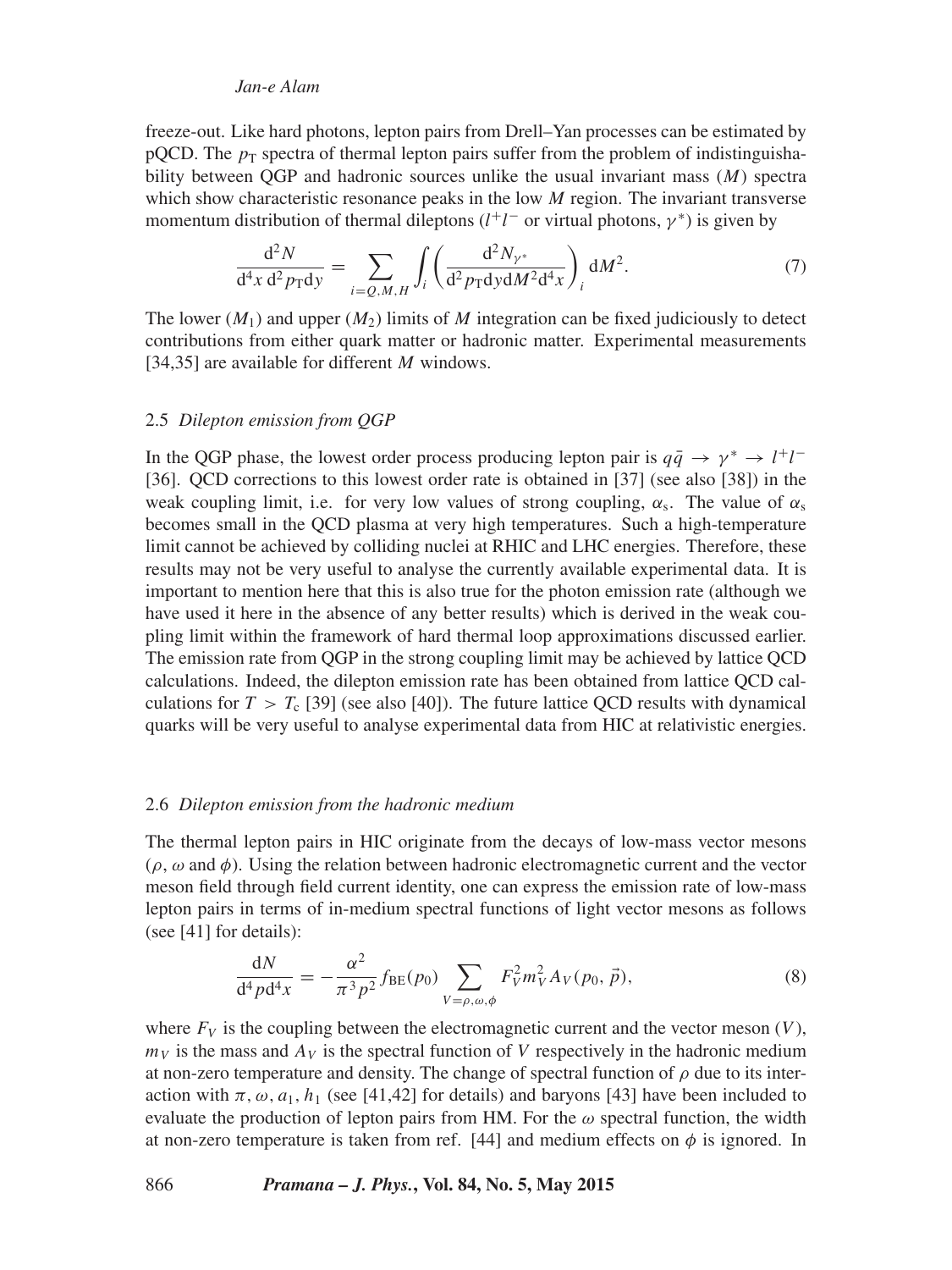addition, the  $\rho$  and  $\omega$  spectral functions are augmented by contributions from continuum [7,45] and hence the reactions like four-pion annihilation [46] are ignored to avoid double counting. The continuum is parametrized as indicated in [7].

# 2.7 *Thermal photons and dileptons from an expanding medium*

Ideally, one wants to detect photons from QGP. However, the experimental data contain photons from various processes, e.g. from the hard collisions of initial-state partons of the colliding nuclei, thermal photons from quark matter and hadronic matter and photons from the hadronic decays after freeze-out. The contributions from the initial hard collisions of partons can be estimated by using eq. (2). Photons from the hadronic decays  $(\pi^0 \to \gamma \gamma, \eta \to \gamma \gamma$  etc.) can be reconstructed, in principle, by invariant mass analysis. But the most challenging task is to separate the thermal photons originating from the expanding hadrons.

Similarly, the dilepton yield from the expanding system under consideration is obtained by convoluting the static rate by integrating over the four-volume,  $d<sup>4</sup>x$  for a system undergoing radial and longitudinal expansions with cylindrical symmetry [48] and boost invariance along longitudinal direction [47].

The invariant momentum distribution of thermal photons or dileptons (generically denoted by  $d^2N/d^2 p_T dy$  can be written as

$$
\frac{\mathrm{d}^2 N}{\mathrm{d}^2 p_{\mathrm{T}} \mathrm{d}y} = \sum_{i=Q,M,H} \int_i \left( \frac{\mathrm{d}^2 N}{\mathrm{d}^2 p_{\mathrm{T}} \mathrm{d}y \mathrm{d}^4 x} \right)_i \mathrm{d}^4 x,\tag{9}
$$

where  $i \equiv Q, M, H$  represents QGP, mixed (coexisting phase of QGP and hadrons) and hadronic phases respectively.  $(d^2N/d^4xd^2p_Tdy)_i$  is the static rate of photon production from the phase *i*, which is convoluted over the expansion dynamics by integrating over  $d^4x$ . Dilepton yield from an expanding system can similarly be obtained.

## **3. Space-time dynamics of HIC**

The space-time evolution of the system formed in HICs can be studied by using relativistic hydrodynamics, by assuming that the system reaches the state of equilibrium at a time  $\tau_i$  after the collision. The evolution of the fluid is governed by the energy–momentum conservation equation:

$$
\partial_{\mu} T^{\mu\nu} = 0,\tag{10}
$$

where  $T^{\mu\nu} = (\epsilon + P)u^{\mu}u^{\nu} + g^{\mu\nu}P$  is the energy–momentum tensor for the ideal fluid,  $\epsilon$  is the energy density, *P* is the pressure and  $u^{\mu}$  is the fluid four-velocity. Using eq. (10) and the second law of thermodynamics, one can show that for an isentropic non-viscous flow, the entropy conservation law reads as

$$
\partial_{\mu} s^{\mu} = 0,\tag{11}
$$

where  $s^{\mu} = s u^{\mu}$  is the entropy current. For fluid containing non-zero baryon number, one needs to solve the equation:

$$
\partial_{\mu} (n_{\rm B} u^{\mu}) = 0 \tag{12}
$$

*Pramana – J. Phys.***, Vol. 84, No. 5, May 2015** 867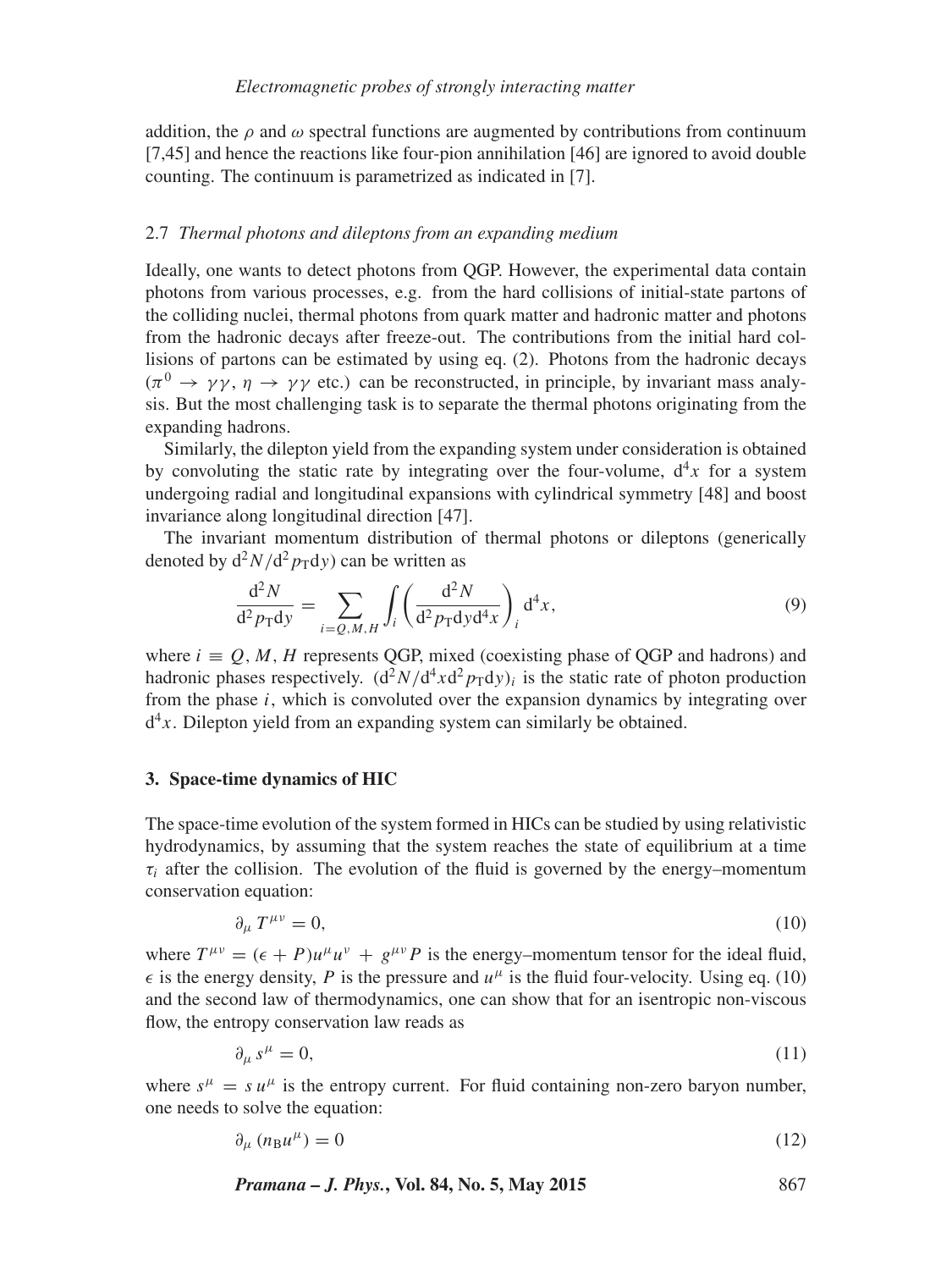simultaneously with eq. (10). In eq. (12),  $n<sub>B</sub>$  is the baryon density. However, for HIC at RHIC and LHC energies, the net baryon at the central rapidity region is found to be small and hence eq. (12) can be ignored and in such a scenario only eq. (10) is required to be solved. To solve eq. (10) for HIC, the initial condition and equation-of-state (EoS) are to be prescribed and also the conditions as to where the evolution needs to be stopped have to be specified (freeze-out condition). The hydrodynamical equation, eq. (10) is solved with boost invariance [47], along longitudinal direction and azimuthal symmetry [48] to estimate the  $p<sub>T</sub>$  and *M* distributions of electromagnetic probes. However, while evaluating the elliptic flow,  $v_2$  of the lepton pairs, the assumption of azimuthal symmetry is relaxed [49].

The initial temperature  $T_i$  can be related to the measured hadronic multiplicity  $(dN/dy)$ by the following relation for a system undergoing isentropic expansion [50]:

$$
\frac{dN}{dy} = \pi R_A^2 4a_q T_i^3 \tau_i / c,
$$
\n(13)

where  $R_A$  is the radius of the colliding nuclei, *c* is a constant (∼4) and  $a_q = (\pi^2/90) \times$ statistical degeneracy. For example, in QGP phase, the statistical degeneracy,  $g_q = 2 \times$  $8 + 7 \times 2 \times 2 \times 3 \times N_F/8$ ,  $N_F$  is the number of flavours. The value of  $dN/dy$  can be estimated from the following equation [51]:

$$
\frac{dN}{dy} = (1 - x) \frac{dn_{pp}}{dy} \frac{\langle N_{\text{part}} \rangle}{2} + x \frac{dn_{pp}}{dy} \langle N_{\text{coll}} \rangle. \tag{14}
$$

 $N_{\text{coll}}$  is the number of collisions which contribute *x* fraction to the multiplicity dn<sub>pp</sub>/dy measured in *pp* collision. The number of participants  $N_{part}$  contributes a fraction  $(1 - x)$ of  $dn_{pp}/dy$ . The values of  $N_{part}$  and  $N_{coll}$  are estimated by using Glauber model. The hydrodynamical equations describing the radial as well as the longitudinal expansions of the system are solved with the following initial conditions. The radial dependence of the initial energy density profile is taken as

$$
\epsilon(\tau_{\mathbf{i}}, r) = \frac{\epsilon_0}{1 + \exp(\frac{r - R_A}{\delta})},\tag{15}
$$

where  $\delta$  is the surface thickness taken as 0.5 fm in the present calculation. The initial radial velocity profile is assumed to be:  $v_r(\tau_i, r) = 0$ . The energy density in the plateau region  $\epsilon_0$  is estimated from the value of the initial temperature  $T_i$  by using the relation  $\epsilon = g_q \pi^2 / 30 \times T_i^4$ .

The lattice QCD EoS [52] for the QGP phase and hadronic resonance gas EoS for the hadronic phase [53] have been used. The kinetic freeze-out temperature can be constrained by the  $p<sub>T</sub>$  spectra of hadrons. The ratios of various hadrons measured experimentally at different  $\sqrt{s_{NN}}$  indicate that the system produced in HIC decouple chemically at  $T_{ch}$ ( $>T_f$ ). Therefore, the system remains out of chemical equilibrium from  $T_{ch}$  to  $T_f$ . The deviation of the system from the chemical equilibrium is taken into account by introducing chemical potential for the relevant hadronic species [54].

### **4. Results**

Having specified various processes for photon and dilepton productions from QGP and hot hadrons, we are ready to evaluate their spectra originating from the expanding system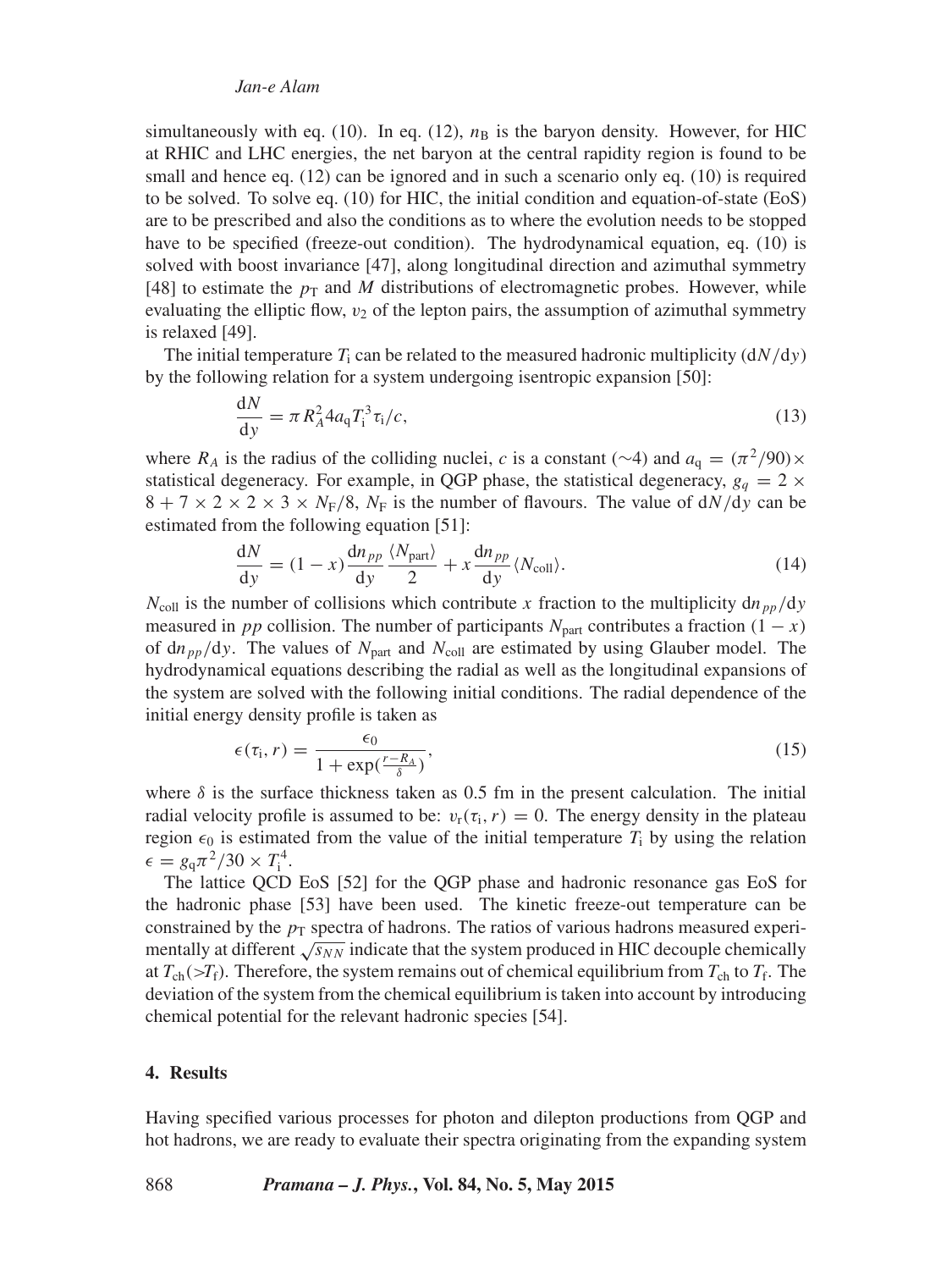with the help of relativistic hydrodynamics solved using the initial conditions and EoS mentioned earlier.

## 4.1 *Transverse momentum spectra of photons*

The efficiency of photons for being considered as a competent probe of QGP largely depends on the ability to disentangle the photons produced from various stages of evolution of the system formed in HIC. Therefore, first we identify the possible sources of photons above those coming from the decays of  $\pi^0$ , *η* mesons etc. as provided by the data. As photons from these decays are already eliminated from the experimental data from SPS, RHIC and LHC experiments, these need not be considered. Therefore, the following sources of photons are going to be considered here:

- (i) Prompt photons: produced from the initial hard collisions of the partons from the nucleons of the colliding nuclei. This contribution may be estimated by using the techniques of perturbative QCD (pQCD) and the data from *pp* collisions may be used to validate such calculations. The  $p<sub>T</sub>$  distributions of photons from proton+proton (*pp*) collisions at a given energy can be used as a benchmark for the hard contribution in HIC. Therefore, estimation of these contributions with minimal model dependence is important. In view of this, in the present analysis, we estimate the high  $p_T$  contributions in HIC by using the procedure outlined in [59], i.e., use the data from *pp* collisions and scale it up by the number of collisions in nucleus–nucleus interactions.
- (ii) Photons are also produced from the interactions of the pre-equilibrated partons, i.e., from the time span between the collision point and the onset of thermalization. If the thermalization time-scale is very small (as in the case of RHIC and LHC), the contributions from this interval will be insignificant and hence can be neglected. Michler *et al* [55] have done an interesting work recently to understand the photon production during the chiral phase transition of the system formed just after HIC.
- (iii) Thermal photons originating from the interactions of (a) quarks and gluons and (b) thermal hadrons  $(\pi, \rho, \eta, \omega, a_1 \text{ etc.})$  in the bath. The estimation of the thermal contribution depends on the space-time evolution scenario. In the case of a deconfinement phase transition, which seems to be plausible at the RHIC and the LHC energies, one assumes that QGP is formed initially. The equilibrated plasma then expands, cools and reverts to hadronic matter and finally freezes out. Evidently, there will be thermal radiation from QGP as well as from the luminous hadronic fireball which has to be estimated as accurately as possible to have a reliable estimate of the initial temperature.

The momentum distributions of photons (and dileptons) produced from a thermal system depend on the temperature *T* of the source through the thermal phase-space factors of the participants of the reactions [56]. Consequently, the transverse momentum  $p<sub>T</sub>$  spectra of photon reflects the temperature of the source. For an expanding system the situation is, however, more complex. With the onset of transverse flow, the quarks and gluons in the system will yield momenta in the transverse direction in addition to their momenta due to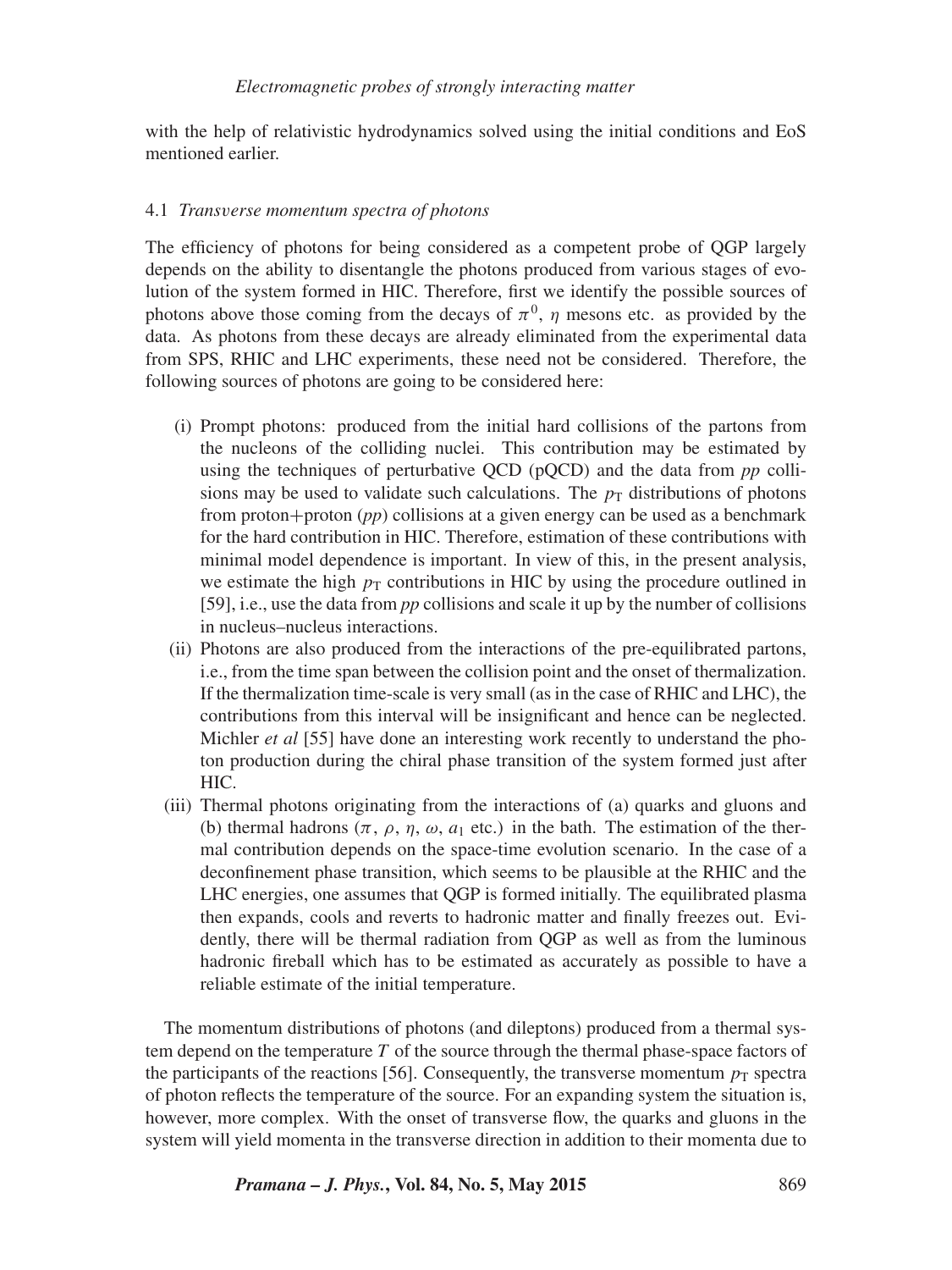thermal motion. Consequently, the conservation of momentum will ensure a transverse momentum gain by the photons produced from the interactions of quarks and gluons in the expanding medium. Therefore, the transverse flow (characterized by radial flow velocity,  $v_r$ ) will modify the  $p_T$  distribution of the photons. This will make the photons originating from the hadronic phase with low  $T \ll T_c$ ) but high  $v_r$  to possibly mix with photons produced from the QGP with relatively high *T* but low  $v_r$  [57]. Consequently, the intermediate or the high  $p<sub>T</sub>$  part of the spectra will contain contributions from both OGP as well as hadrons making the disentanglement of photons from QGP very difficult. The photon spectra measured experimentally represent the space-time integrated yield from the matter that evolves from an initial hot and dense phase to a comparatively cooler and diluted phase of hadronic gas. Therefore, the temperature extracted from such spectra will exhibit the average temperature of the system.

The direct photon spectra from Pb+Pb collisions is measured at  $\sqrt{s_{NN}} = 2.76$  TeV by ALICE Collaboration [58]. However, no data at this collision energy are available for *pp* interactions. Therefore, prompt photons from  $p + p$  collision at  $\sqrt{s_{NN}} = 7$  TeV has been used to estimate the hard contributions for nuclear collisions at  $\sqrt{s_{NN}} = 2.76$  TeV by using the scaling procedure (with  $\sqrt{s_{NN}}$ ) used in [59]. For the Pb+Pb collisions, the result has been scaled up by the number of collisions at this energy (this is shown in figure 1 as prompt photons). The high  $p<sub>T</sub>$  part of the data is reproduced by the prompt contributions reasonably well. At low  $p<sub>T</sub>$ , the hard contributions underestimate the data indicating the presence of a possible thermal source.

The thermal photons with an initial temperature of ~553 MeV ( $\tau_i = 0.1$  fm/c) along with the prompt contributions explain the data well (figure 1), with the inclusion of non-zero chemical potentials for all hadronic species considered [54]. The average temperature extracted from the inverse slope of the spectra is ∼300 MeV as compared to the values 245 [60,61] and 265 [60,62] from the analysis of data obtained from SPS [59] and RHIC [63] collision conditions respectively.



**Figure 1.** Transverse momentum spectra of direct photon at 2.76 TeV energy for Pb+Pb collision at 0–40% centrality (see [60] for details).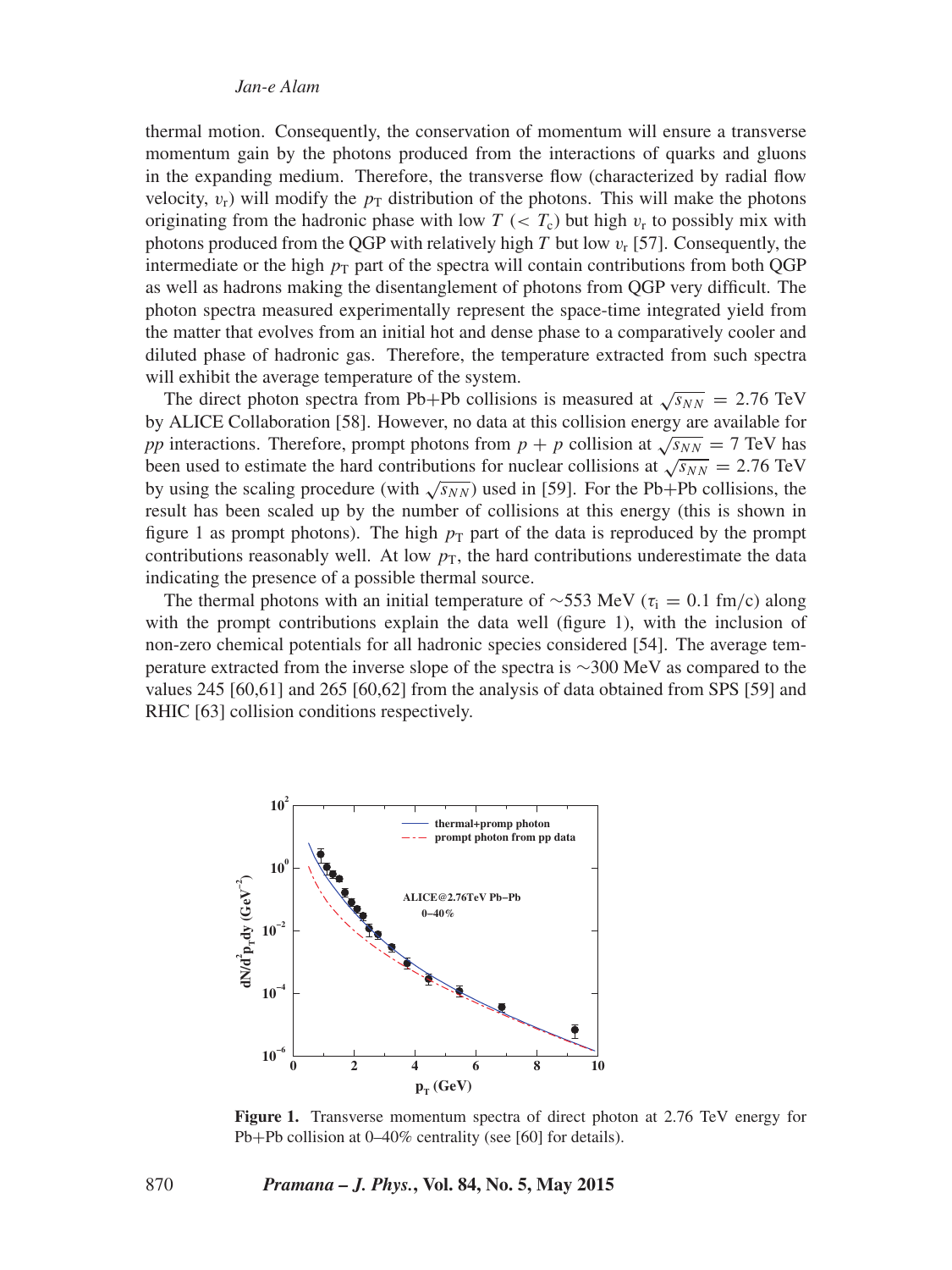#### 4.2 *Invariant mass and transverse momentum distribution of lepton pairs*

The  $p_T$ -integrated invariant mass spectra of dilepton is displayed for LHC initial conditions in figure 2. Dileptons from hot hadronic matter outshines the QGP for  $M < m_{\phi}$ when the thermal effects on the  $\rho$  spectral function are included. For large *M*, however, the dileptons from QGP dominates. To show the sensitivity of the results on the EoS, we display the results for HRG (hadronic resonance gas) EoS and contrast it with results obtained from lattice QCD EoS. HRG EoS is obtained by including all the hadrons upto 2.5 GeV mass in the energy density and pressure of the hadronic system and bag model EoS for the QGP. For RHIC, the results (see ref. [64]) are qualitatively similar to LHC. However, quantitatively the yield at RHIC is lower [42] because of the larger four-volume of the system to be realized at LHC resulting from a higher value of  $T_i$  for fixed  $T_c$  and *T*F. A large enhancement in the dilepton yield is observed as a result of broadening of the *ρ* spectral function due to the inclusion of  $\pi \pi$ ,  $\pi \omega$ ,  $\pi a_1$  and  $\pi h_1$  loops and the *ρ*-nucleon interactions. In figure 3, the transverse momentum distribution of lepton pairs for various average *M* ( $M_{av} = (M_1 + M_2)/2$ , where  $M_1$  and  $M_2$  are the upper and lower limits of *M*). In confirmation with the results displayed in figure 2, we observe that the spectra for  $M_{av} \sim 0.3$  and  $\rho$ -peak are similar and dominate over the spectra for other  $M_{av}$  values for the entire  $p<sub>T</sub>$  range. Therefore, an appropriate selection of *M* and  $p<sub>T</sub>$  will be very useful to extract various properties (effective temperature, average flow, etc.) of the QGP or the hadronic phase.

Finally, the variation of inverse slope of the  $M<sub>T</sub>$  distributions with  $M<sub>av</sub>$  for LHC is depicted in figure 4. The values of  $T_{\text{eff}}$  for various *M*-bins are larger than RHIC because of the combined effects of large initial temperature and flow. In fact, the value of the radial velocity *v*<sup>r</sup> for 0*.*5 *< M(*GeV*) <* 0*.*77 is ∼0.52 compared to 0.25 at RHIC [42]. The radial flow in the system is responsible for the rise and fall of  $T_{\text{eff}}$  with  $M_{\text{av}}$  (solid line) in the mass region  $0.5 < M(GeV) < 1.3$ , for  $v_r = 0$  (dashed line) a completely different behaviour is obtained. This type of non-monotonic variation of  $T_{\text{eff}}$  cannot be obtained with a single dilepton source [65]. Therefore, such non-monotonic variation of the inverse slope deduced from the transverse mass distribution of lepton pairs with



**Figure 2.** Dilepton yields for HRG EoS and LQCD EoS. The initial condition is taken for LHC energy (taken from [41]).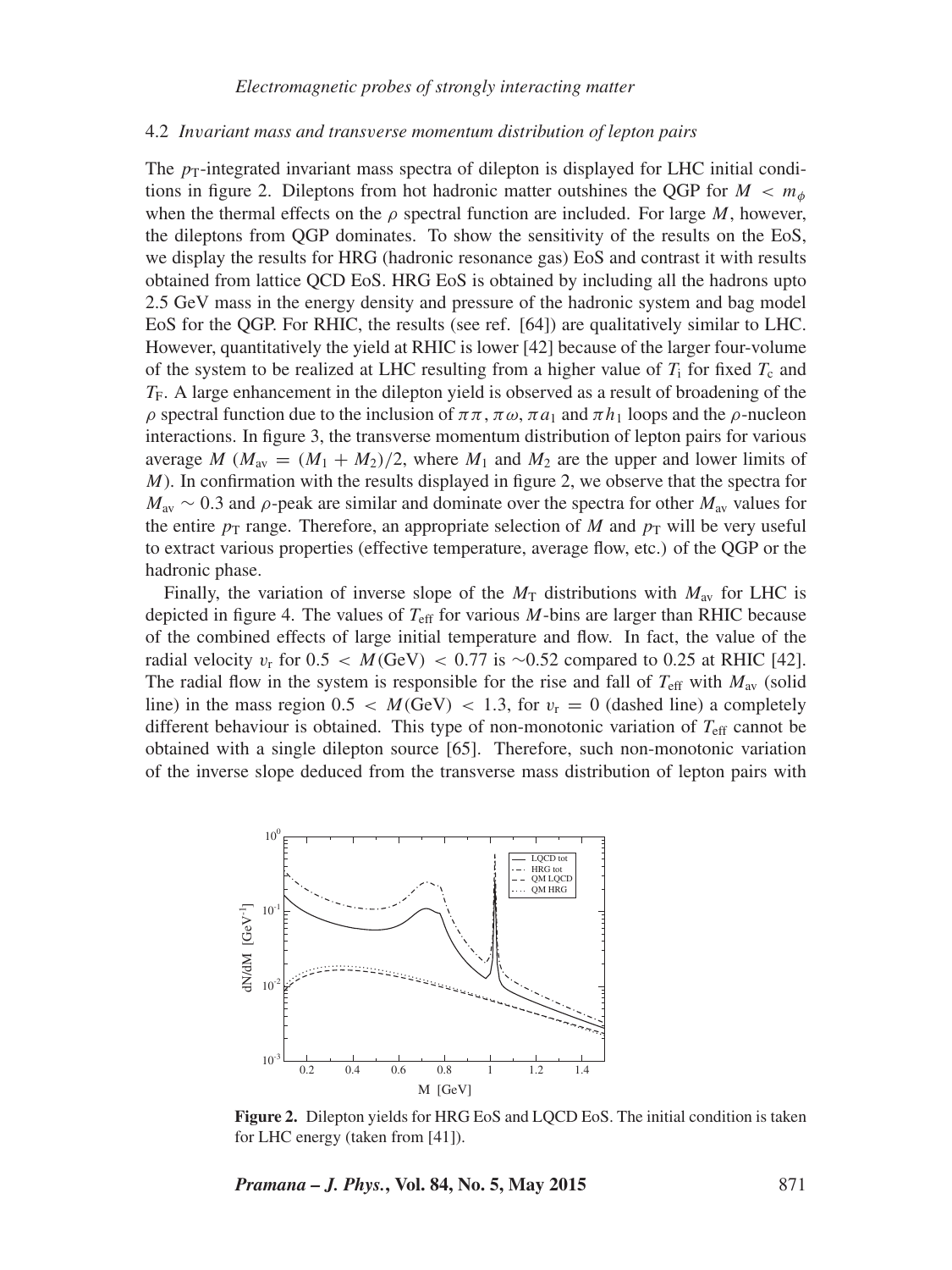

**Figure 3.** The dilepton yield plotted against  $M_T - M_{av}$  for different *M* windows for LHC initial condition (taken from [42]).

average invariant mass is an indication of the presence of two different phases during the evolution of the system. Thus, such variation may be treated as a signal of QGP formation in heavy-ion collisions. Photon spectra may be used to make a connection between  $T_{\text{eff}}$ and true temperature of the evolving matter [66].

The other sources of dileptons e.g., the Drell–Yan (DY) mechanism and charm decays, may provide significant 'background' to the thermal productions at high mass region  $(2 \leq M (GeV) \leq 6$  [67]) which are neglected here because in the present work we focus mainly on the low-mass regions. Moreover, the contributions from the DY process and charm decays from proton+proton (*pp*) collisions may be used to estimate similar contributions from heavy-ion collisions at the same colliding energy by appropriately scaling *pp* data by the effective number of nucleon+nucleon collisions in nuclear interaction. The contributions from the  $\rho$  at the freeze-out surface has been evaluated and it is found to be small [41].



**Figure 4.** *T*eff for different values of the *M*-bins for LHC conditions. The dashed line is obtained by setting  $v_r = 0$  (from [42]).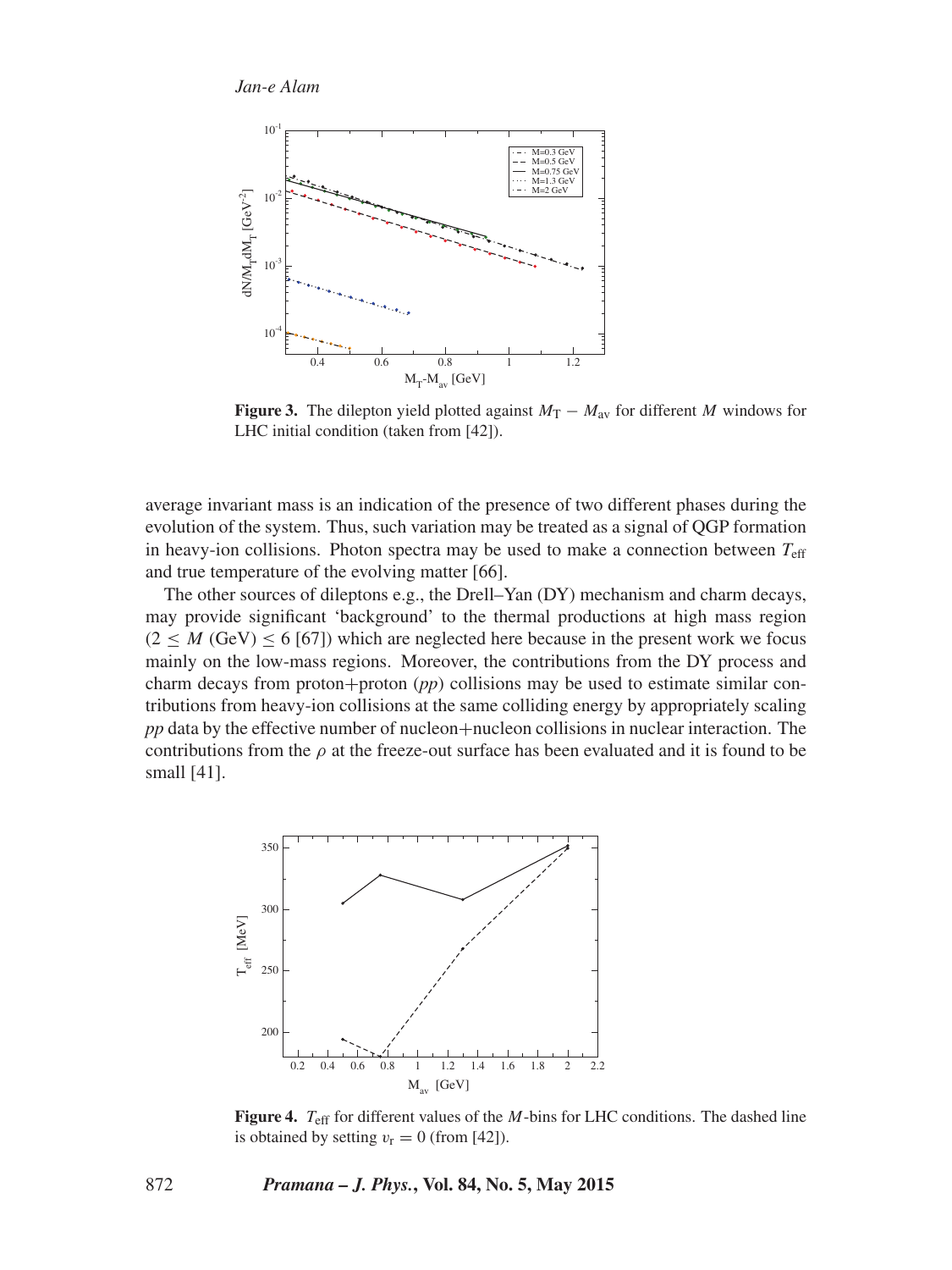## 4.3 *Elliptic flow lepton pairs and photons*

Non-central heavy-ion collisions provide an anisotropic spatial configuration. Interactions among the constituents of the system develop pressure gradients of different magnitude along different spatial directions resulting in anisotropic flow velocity. With the expansion, the spatial anisotropy reduces and the momentum space anisotropy builds up rapidly. The  $v_2$  is a measure of this momentum space anisotropy which is defined as:  $v_2 = (p_x^2 - p_y^2)/\langle p_x^2 + p_y^2 \rangle$ , where  $p_x$  and  $p_y$  are the *x* and *y* components of the particle momenta. In contrast to hadrons, which are predominantly emitted from the freeze-out surface of the fireball, the electromagnetically interacting particles are penetrating probes as mentioned earlier. Therefore, the analysis of  $v<sub>2</sub>$  of the lepton pairs [13,14,16] and photons [15] can provide information of the pristine stage of the matter produced in HIC. Similar to photons, as explained earlier in §4.1, the radial flow alters the shape of the  $p_T$ spectra of dileptons too. The presence of large radial flow may diminish the magnitude of  $v_2$  at low  $p_T$  [68] and this effect will be larger when the radial flow is large, i.e. in the hadronic phase which corresponds to lepton pairs with  $M \sim m_p$ .

The  $v_2$  of dileptons can also be used to test the validity and efficiency of the extrapolation required for hadronic  $v_2$ . The  $p_T$ -integrated M distribution of lepton pairs with  $M(\geq m_{\phi})$  originating from the early time, providing information of the partonic phase and pairs with  $M \leq m_{\rho}$  are chiefly produced later from the hadronic phase. Therefore, the  $p_T$ -integrated *M* distribution of lepton pairs may be used as a chronometer of the heavyion collisions. On the other hand, the variation of  $v_2$  with  $p_T$  for different *M* windows may be used as a flow-meter.

The elliptic flow of the dilepton,  $v_2(p_T, M)$  can be defined as

$$
v_2 = \frac{\sum \int \cos(2\phi) \left( \frac{dN}{d^2 p_T dM^2 dy} \Big|_{y=0} \right) d\phi}{\sum \int \left( \frac{dN}{d^2 p_T dM^2 dy} \Big|_{y=0} \right) d\phi},\tag{16}
$$

where  $\sum$  stands for summation over quark matter (QM) and hadronic matter (HM) phases. In this work dileptons from non-thermal sources e.g., from the Drell–Yan process and decays of heavy flavours [69] are ignored for evaluating the elliptic flow of lepton pairs from QM and HM. If the charm and bottom quarks do not thermalize, then they are not part of the flowing QGP and hence do not contribute to the elliptic flow. The model employed in the present work leads to a good agreement with NA60 dilepton data [34] for SPS collision conditions [70] (see [71] for a comprehensive discussion).

To evaluate  $v_2$  from eq. (16), one needs to integrate the production rate over the spacetime evolution of the system – from the initial QGP phase to the final hadronic freeze-out state through a phase transition in the intermediate stage. We assume that the matter is formed in QGP phase with negligible net baryon density. The initial condition required to solve the hydrodynamic equations for the description of the matter produced in Pb+Pb collision at  $\sqrt{s_{NN}}$  = 2.76 TeV for 30–40% centrality is as follows:  $T_i$  = 456 MeV is the initial temperature corresponding to the maximum of the initial energy density profile at the thermalization time  $\tau_i = 0.6$  fm/c. The EoS required to close the hydrodynamic equations is constructed by complementing Wuppertal–Budapest lattice simulation [72] with a hadron resonance gas comprising all the hadronic resonances up to a mass of 2.5 GeV [53,73]. The energy of the lepton pair in the co-moving frame is given by: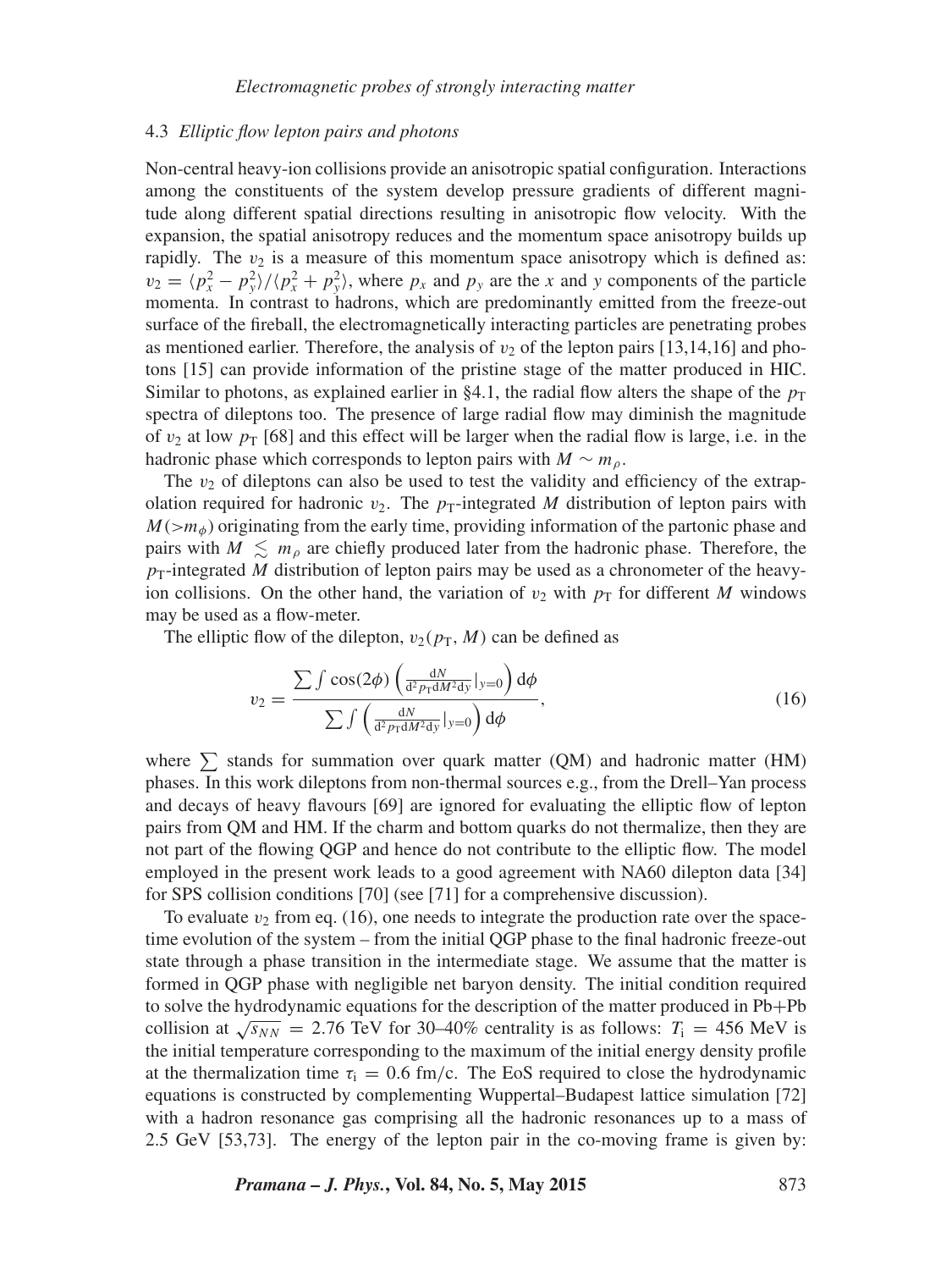$p \cdot u = \gamma_T (M_T \cosh(\gamma - \eta) - v_x p_T \cos \phi - v_y p_T \sin \phi)$ , where  $u = (\gamma, \gamma \vec{v})$ , is the fluid four-velocity, *y* is the rapidity and *η* is the space-time rapidity,  $\gamma_T = (1 - v_r^2)^{-1/2}$ ,  $v_r^2 = v_x^2 + v_y^2$ ,  $v_x$  and  $v_y$  are the *x* and *y* components of the velocity. The EoS and the values of the parameters mentioned above are constrained by the  $p_T$  spectra (for 0–5%) centrality) and elliptic flow (for 10–50% centrality) of charged hadrons [73] measured by ALICE Collaboration [74].

Figure 5a and 5b show the differential elliptic flow  $v_2(p_T)$  of dileptons arising from various  $\langle M \rangle$  domains. We observe that for  $\langle M \rangle = 2.5$  GeV,  $v_2$  is small for the entire  $p_T$ range because these pairs arise dominantly from the QM epoch (see figure 2) when the flow is not developed fully. By the time (6–12 fm*/*c) the pairs are emitted predominantly from the region  $\langle M \rangle = 0.77$  GeV, the flow which gives rise to large  $v_2$  is fully developed. It is also interesting to note that the medium-induced enhancement of  $\rho$  spectral function provides a visible modification in  $v_2$  for dileptons below  $\rho$  peak (figure 5c). The mediuminduced effects lead to an enhancement of  $v<sub>2</sub>$  of lepton pairs which is culminating from the 'extra' interaction (absent when a vacuum  $\rho$  is considered) of the  $\rho$  with other thermal hadrons in the bath. We note that the differential elliptic flow  $v_2(p_T)$  obtained here at LHC is larger than the values obtained at RHIC [15,16] for all the invariant mass windows. In figure 5d, we depict the variation of  $R_Q$  with  $p_T$  for  $\langle M \rangle = 0.3$  GeV (line with solid circle), 0.77 GeV (solid line) and 2.5 GeV (line with open circle). The quantity  $R_Q$  ( $R_H$ ) is defined as,  $R_Q = v_2^{\text{QM}}/(v_2^{\text{QM}} + v_2^{\text{HM}})$  [ $R_H = v_2^{\text{HM}}/(v_2^{\text{QM}} + v_2^{\text{HM}})$ ] where  $v_2^{\text{QM}}$  and  $v_2^{\text{HM}}$  are the elliptic flow of QM and HM respectively. The results clearly illustrate that  $v_2$  of lepton pairs in the large  $\langle M \rangle$  (=2.5 GeV) domain (open circle in figure 5d) originate from QM for the entire  $p_T$  range considered here. The value of  $R_Q$  is large in this domain because



**Figure 5.** (a) and (b) indicate elliptic flow of lepton pairs as a function of  $p<sub>T</sub>$  for various *M* windows. (c) displays the effect of the broadening of  $\rho$  spectral function on the elliptic flow for  $\langle M \rangle = 300$  MeV. (**d**) shows the variation of  $R_Q$  (see text) with  $p_T$  for  $\langle M \rangle = 0.3$  GeV (solid circle), 0.77 GeV (line) and 2.5 GeV (open circle). All the results displayed here are for 30–40% centrality (from [13]).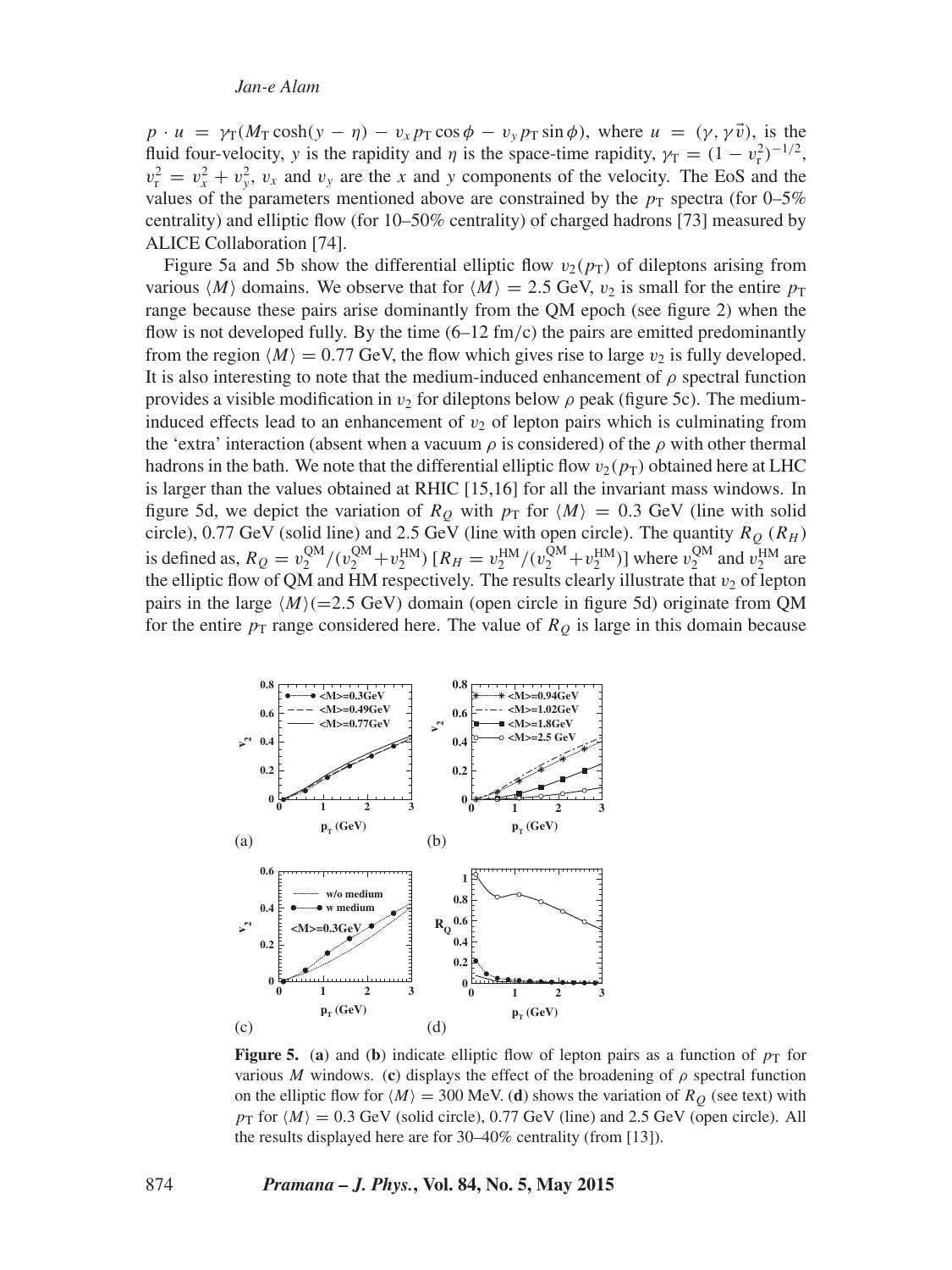

**Figure 6.** Variation of dilepton elliptic flow as function of  $\langle M \rangle$  for QM, HM (with and without medium effects) and for the entire evolution. The symbol ∗ indicates the value of  $v_2$  for hadrons e.g.,  $\pi$ , kaon, proton and  $\phi$  (from [13]).

of the large (negligibly small) contributions from QM (HM) phase. It is also clear that the contribution from QM phase to the elliptic flow for  $\langle M \rangle$ (=0.77 GeV) is very small (solid line in figure 3d). The value of  $R_H$  for  $\langle M \rangle = 0.77$  GeV is large (not shown in the figure).

The  $v_2$  at the HM phase (either at  $\rho$  or  $\phi$  peak) is larger than its value in the QGP phase (at  $\langle M \rangle = 2.5$  GeV, say) for the entire  $p<sub>T</sub>$  range considered here. Therefore, the  $p_T$ -integrated values of  $v_2$  should also retain this character at the corresponding values of  $\langle M \rangle$ , which is clearly observed in figure 6 which displays the variation of  $v_2(\langle M \rangle)$  with  $\langle M \rangle$ . The  $v_2$  of QM is small because of the small pressure gradient in the QGP phase. The  $v_2$  resulting from hadronic phase has a peak around  $\rho$  pole indicating a large development of flow in the HM phase. For  $\langle M \rangle > m_\phi$ , the  $v_2$  obtained from the combined phases approaches the value corresponding to  $v_2$  for QGP. Therefore, measurement of  $v_2$  for large  $\langle M \rangle$  will bring information of the QGP phase at the earliest time of the evolution. It is important to note that the *p*<sub>T</sub>-integrated *v*<sub>2</sub>(*M*) of the lepton pairs with  $\langle M \rangle \sim m_\pi, m_K$ is close to the hadronic  $v_2^{\pi}$  and  $v_2^K$  (symbol  $*$  in figure 6). We also observe that the variation of  $v_2(\langle M \rangle)$  with  $\langle M \rangle$  has a structure similar to  $dN/dM$  vs. M. This is because *v*<sub>2</sub> can be written as: *v*<sub>2</sub>( $\langle M \rangle$ ) ~  $\sum_{i=QM, HM} v_2^i \times f_i$ , where  $f_i$  is the fraction of QM or HM from various space-time regions. The structure of  $dN/dM$  is reflected in  $v_2(\langle M \rangle)$ through  $f_i$ . We find that the magnitude of  $v_2(\langle M \rangle)$  at LHC is larger than its value at RHIC.

## **5. Single electron from the heavy flavoured meson (HFM) decay**

The heavy quarks (HQs) i.e., charm and bottom play vital roles in probing QGP. The HQs are produced in early time of the collision as their productions are associated with large momentum transfer. As the HQs are not frequently created or annihilated in the QGP, they can witness the entire space-time evolution of heavy-ion collision and act as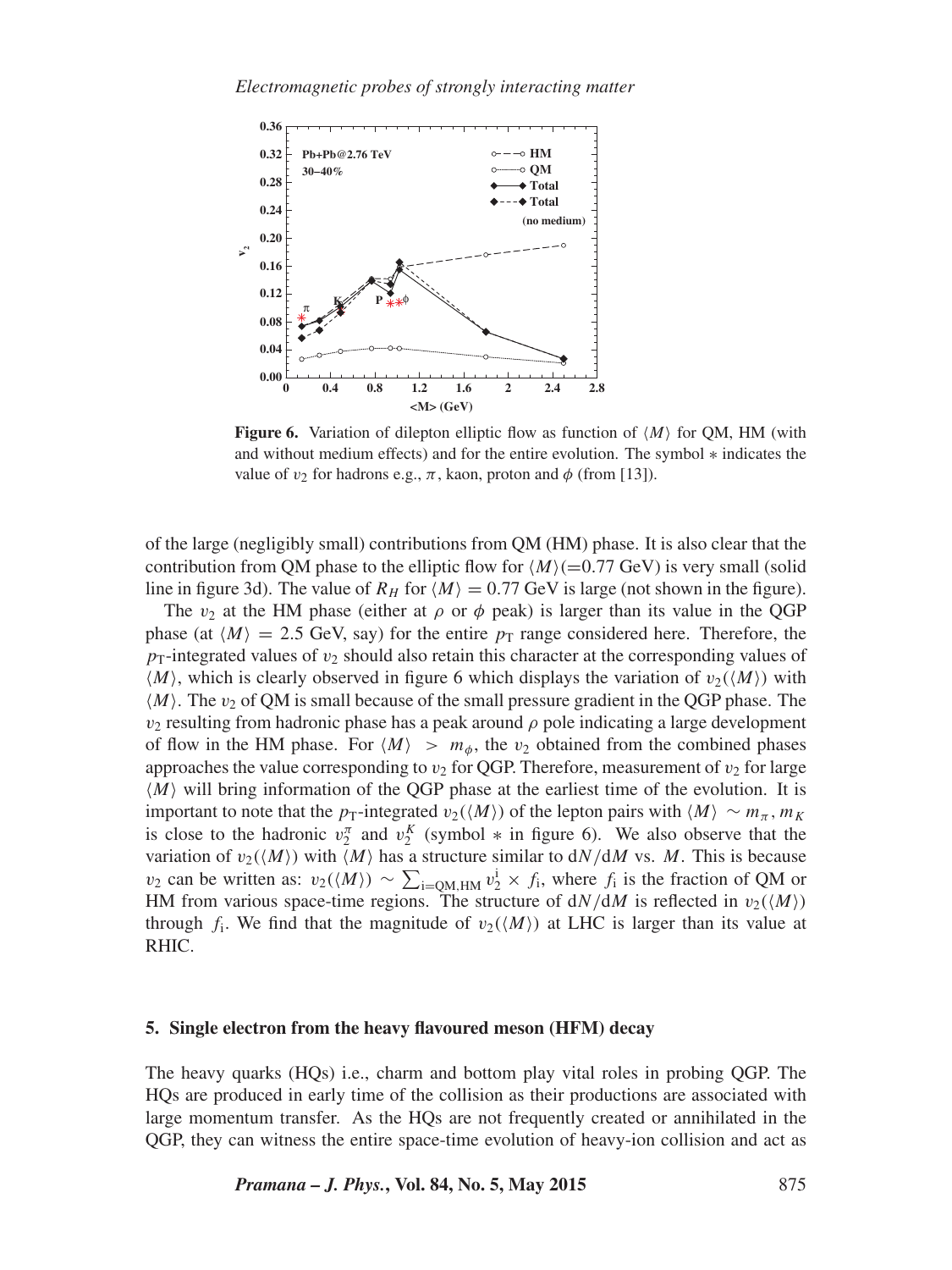useful probes in QGP detection. HQs are not part of the bulk of the system as they are Boltzmann-suppressed due to their higher masses at the temperature range of a few hundred of MeV. This indicates that the interaction of HQs with QGP involves interactions between equilibrium (QGP) and non-equilibrium degrees of freedom (DoF). The Fokker– Planck (FP) equation provides an appropriate framework for such studies.

The interactions of HQs with QGP is encrypted in the depletion of high  $p<sub>T</sub>$  hadrons  $(D \text{ and } B)$  produced in nucleus + nucleus collisions relative to those produced in proton + proton  $(p + p)$  collisions. This depletion factor for a particle *a*,  $R_{AA}$  is defined as:  $R_{AA}(p_T) = dN^{aAu+Au}/d^2 p_T dy / [N_{coll} \times dN^{a\ pp}/d^2 p_T dy], R_{AA}$  can provide information on the properties of QGP. The STAR [75], PHENIX [76] and the ALICE [77] Collaborations have measured this high  $p<sub>T</sub>$  depletion. In HIC the HQs suppression at high  $p<sub>T</sub>$ are measured from the  $p<sub>T</sub>$  distributions of electrons originating from their semileptonic decays of HFM at RHIC. Several ingredients like inclusions of non-perturbative effects from the quasihadronic bound state [78], 3-body scattering [79], the dissociation of heavy mesons due to its interaction with the thermal partons [80] and employment of running coupling constants and realistic Debye mass [81] have been proposed to improve the description of the experimental data. Wicks *et al* [82] showed that the inclusion of both elastic and inelastic collisions and the path length fluctuation reduces the gap between the theoretical and experimental results.

The FP equation describing the motion of the HQs in the QGP reads as [83,84] (for an alternative scenario, see [85]),

$$
\frac{\partial f}{\partial t} = \frac{\partial}{\partial p_i} \left[ A_i(p) f + \frac{\partial}{\partial p_j} [B_{ij}(p) f] \right],\tag{17}
$$

where  $f$  is the momentum distribution of the HQs describing the non-equilibrium DoF.  $A_i$  and  $B_{ij}$  are drag and momentum diffusion coefficients. The interaction between the probe and the medium enter through the drag and diffusion coefficients.

The momentum diffusion coefficient is a measure of the ability of mixing highmomentum zone with low-momentum zone, similar to the mass diffusion from highdensity region to the low-density region. The transfer of momentum depends on the strength of the interaction and this can be used to assess the nature of the fluid – liquid or gas. Moreover, the shear viscosity of the system also signifies the ability to transfer momentum over a length scale ∼ mean free path, indicating that the coefficients of diffusion and shear viscosity are related quantities [86] (see ref. [87] for a review and references therein). During their propagation through the QGP, the HQs dissipate energy predominantly by two processes [88,89]: (i) collisional, e.g.  $gQ \rightarrow gQ$ ,  $qQ \rightarrow qQ$  and  $\overline{q}Q \rightarrow \overline{q}Q$ , and (ii) radiative processes, i.e.,  $Q+q \rightarrow Q+q+g$  and  $Q+g \rightarrow Q+g+g$ . The radiative loss is subjected to the dead cone and Landau–Pomeronchuk–Migdal (LPM) effects. Both radiative and collisional processes of energy loss are included in the effective drag and diffusion coefficients here. The initial HQ distribution has been taken from the NLO perturbative calculations [90]. In the present formalism, the suppression of high  $p_T D$  or *B* mesons in the QGP phase is given by

$$
R_{AA} = \frac{f_Q}{f_i},\tag{18}
$$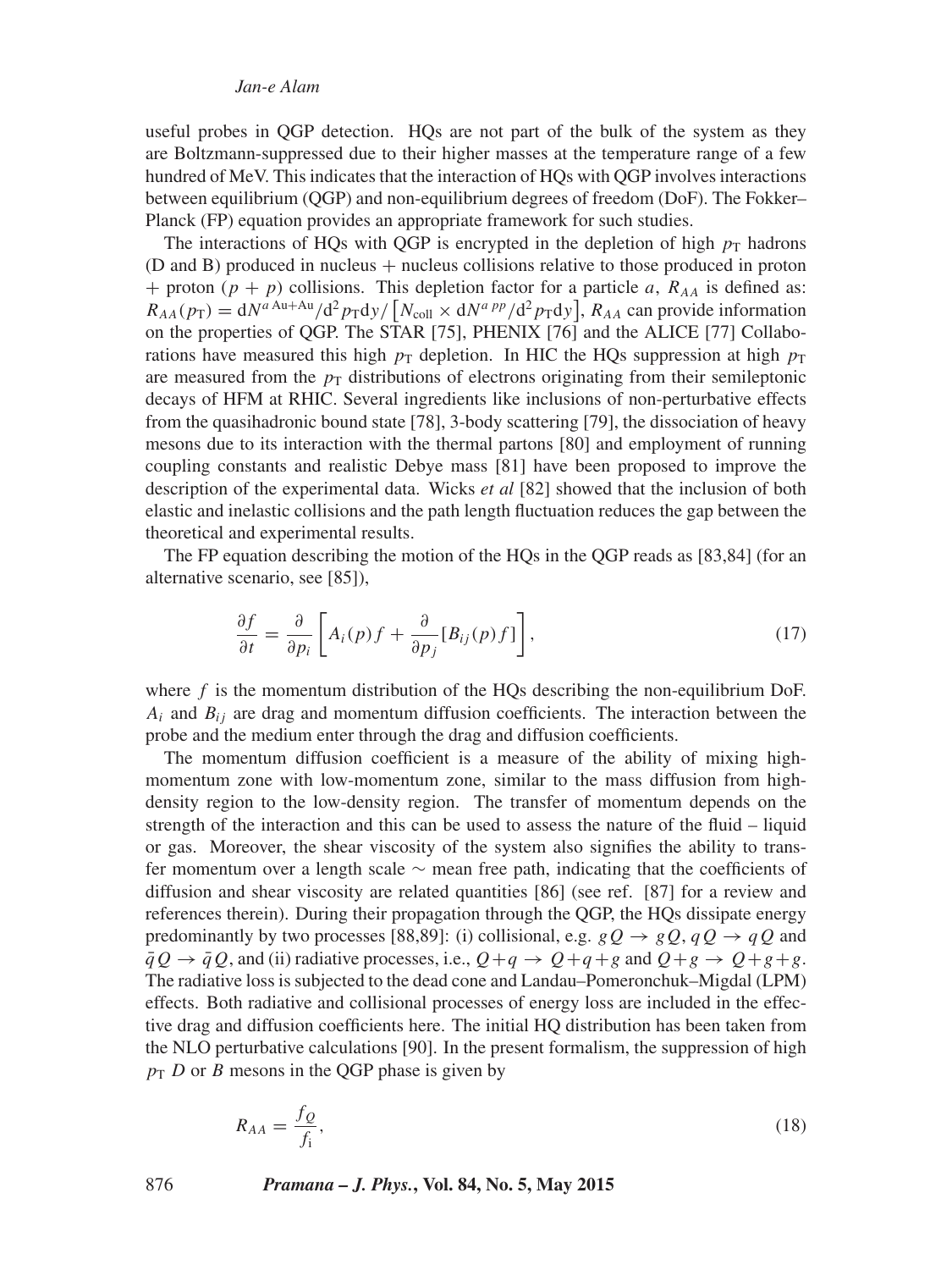

**Figure 7.**  $R_{AA}$  as a function of  $p_T$  for *D* and *B* mesons at LHC (experimental data are taken from [77] and theoretical results are taken from the second reference of ref. [88]).

where  $f<sub>O</sub>$  is given by the convolution of the solution of the FP equation at the end of the QGP phase (at  $T_c \sim 170 \text{ MeV}$ ) with the HQ fragmentation to *D* or *B* mesons [91]. Similarly,  $f_i$  is the function obtained from the convolution of the initial heavy quark momentum distribution with the HQ fragmentation function for heavy mesons.

The  $p<sub>T</sub>$  distribution will be unity in the absence of rescattering. Theoretical results have been compared with the recent ALICE data (ref. [77]) in figure 7. The data are reproduced well by assuming the formation of QGP at an initial temperature of ∼550 MeV and  $\tau_i = 0.1$  fm/c after Pb+Pb collisions at  $\sqrt{s_{NN}} = 2.76$  TeV. The spectra evaluated using the formalism described above reproduce the data reasonably well (figure 7), with initial temperature  $T_i = 550$  MeV and thermalization time  $\tau_i = 0.1$  fm/c. The STAR [75] and the PHENIX [76] Collaborations have measured the  $R_{AA}(p_T)$  for non-photonic single electron as a function of  $p_T$  for Au+Au at  $\sqrt{s_{NN}}$  = 200 GeV. The experimental data from both the collaborations show  $R_{AA} < 1$  for  $p_T \geq 2$  GeV, indicating substantial interaction of the heavy quarks with the plasma particles.

#### **6. Summary and outlook**

In this review, the suitability of photons and lepton pairs as diagnostic tools for quark gluon plasma has been discussed. Theoretical results for LHC have been displayed and compared with the available experimental data. For RHIC and SPS, appropriate references have been provided. Experimental data from SPS and RHIC on both photons and lepton pairs have helped enormously to fine-tune parameters of various phenomenological models. It has also been possible to reject some of the theoretical models with the help of these data. For example, the NA60 data on invariant mass distributions of muon pairs rule out the reduction of  $\rho$  mass in the medium according to the scaling law proposed by Brown and Rho [93]. With an order of magnitude increase in collision energy at LHC, a much deeper understanding of the properties of primordial matter that existed in the early Universe is expected. Experimental data from LHC will enhance our understanding of photon productions from jet–plasma interaction [92] and glasma state [94]. Data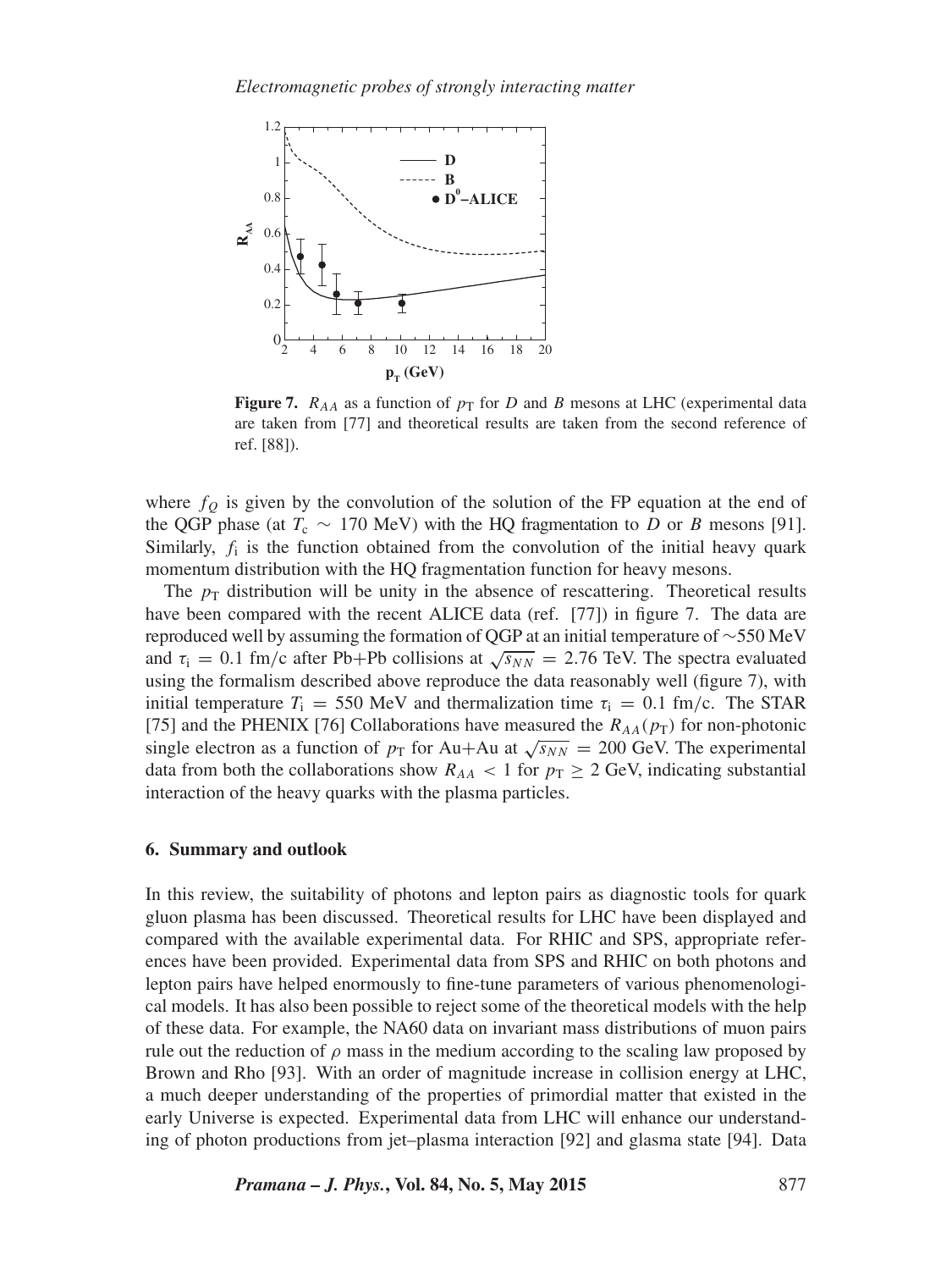from CBM experiment [95] will help in understanding photons from baryon-rich plasma [96]. However, much more work is required to be done theoretically to understand the production of photons and leptons from non-equilibrated QCD plasma.

# **Acknowledgements**

This work is a result of collaboration with Trambak Bhattacharyya, Asis Kumar Chaudhuri, Santosh Kumar Das, Sabyasachi Ghosh, Surasree Mazumder, Sukanya Mitra, Bedangadas Mohanty, Payal Mohanty and Sourav Sarkar. The author is grateful to all of them.

# **References**

- [1] BRAHMS Collaboration: I Arsene *et al*, *Nucl. Phys. A* **757**, 1 (2005) PHOBOS Collaboration: B B Back *et al*, *Nucl. Phys. A* **757**, 28 (2005) STAR Collaboration: J Adams *et al*, *Nucl. Phys. A* **757**, 102 (2005) PHENIX Collaboration: K Adcox *et al*, *Nucl. Phys. A* **757**, 184 (2005)
- [2] L D McLerran and T Toimela, *Phys. Rev. D* **31**, 545 (1985)
- [3] C Gale and J I Kapusta, *Nucl. Phys. B* **357**, 65 (1991)
- [4] H A Weldon, *Phys. Rev. D* **42**, 2384 (1990)
- [5] R Rapp and J Wambach, *Adv. Nucl. Phys.* **25**, 1 (2000)
- [6] J Alam, S Raha and B Sinha, *Phys. Rep.* **273**, 243 (1996)
- [7] J Alam, S Sarkar, P Roy, T Hatsuda and B Sinha, *Ann. Phys.* **286**, 159 (2001)
- [8] U Heinz and R Snelling, *Ann. Rev. Nucl. Part. Sci.* **63**, 123 (2013)
- [9] P Huovinen and P V Ruuskanen, *Ann. Rev. Nucl. Part. Sci.* **56**, 163 (2006)
- [10] T Hirano, arXiv:0808.2684 [nucl-th]
- [11] D A Teaney, arXiv:0905.2433 [nucl-th]
- [12] P Mohanty, J K Nayak, J Alam and S K Das, *Phys. Rev. C* **82**, 034901 (2010)
- [13] P Mohanty, V Roy, S Ghosh, S K Das, B Mohanty, S Sarkar, J Alam and A K Chaudhuri, *Phys. Rev. C* **85**, 031903 (2012)
- [14] R Chatterjee, D K Srivastava, U W Heinz and C Gale, *Phys. Rev. C* **75**, 054909 (2007)
- [15] R Chatterjee, E S Frodermann, U W Heinz and D K Srivastava, *Phys. Rev. Lett.* **96**, 202302 (2006)
- [16] J Deng, Q Wang, N Xu and P Zhuang, *Phys. Lett. B* **701**, 581 (2011)
- [17] J F Ownes, *Rev. Mod. Phys.* **59**, 465 (1987)
- [18] S D Drell and T-M Yan, *Phys. Rev. Lett.* **25**, 316 (1970)
- [19] I R Kenyon, *Rep. Prog. Phys.* **45**, 1261 (1982)
- [20] P Aurenche, J Ph Guillet, E Pilon, M Werlen and M Fontannaz, *Phys. Rev. D* **73**, 094007 (2006)

L E Gordon and W Vogelsang, *Phys. Rev. D* **48**, 3136 (1993)

- [21] S Gavin, P L McGaughey, P V Ruuskanen and R Vogt, *Phys. Rev. D* **54**, 2606 (1996)
- [22] H van Hees and R Rapp, arXiv:0706.4443 [hep-ph]
- [23] J Kapusta, P Lichard and D Seibert, *Phys. Rev. D* **44**, 2774 (1991)
- [24] R Bair, H Nakkagawa, A Niegawa and K Redlich, *Z. Phys. C* **53**, 433 (1992)
- [25] E Braaten and R D Pisarski, *Nucl. Phys. B* **337**, 569 (1990); *ibid*. **339**, 310 (1990)
- [26] P Aurenche, F Gelis, R Kobes and H Zaraket, *Phys. Rev. D* **58**, 085003 (1998)
- [27] P Arnold, G D Moore and L G Yaffe, *J. High Energy Phys.* **0111**, 057 (2001) P Arnold, G D Moore and L G Yaffe, *J. High Energy Phys.* **0112**, 009 (2001) P Arnold, G D Moore and L G Yaffe, *J. High Energy Phys.* **0206**, 030 (2002)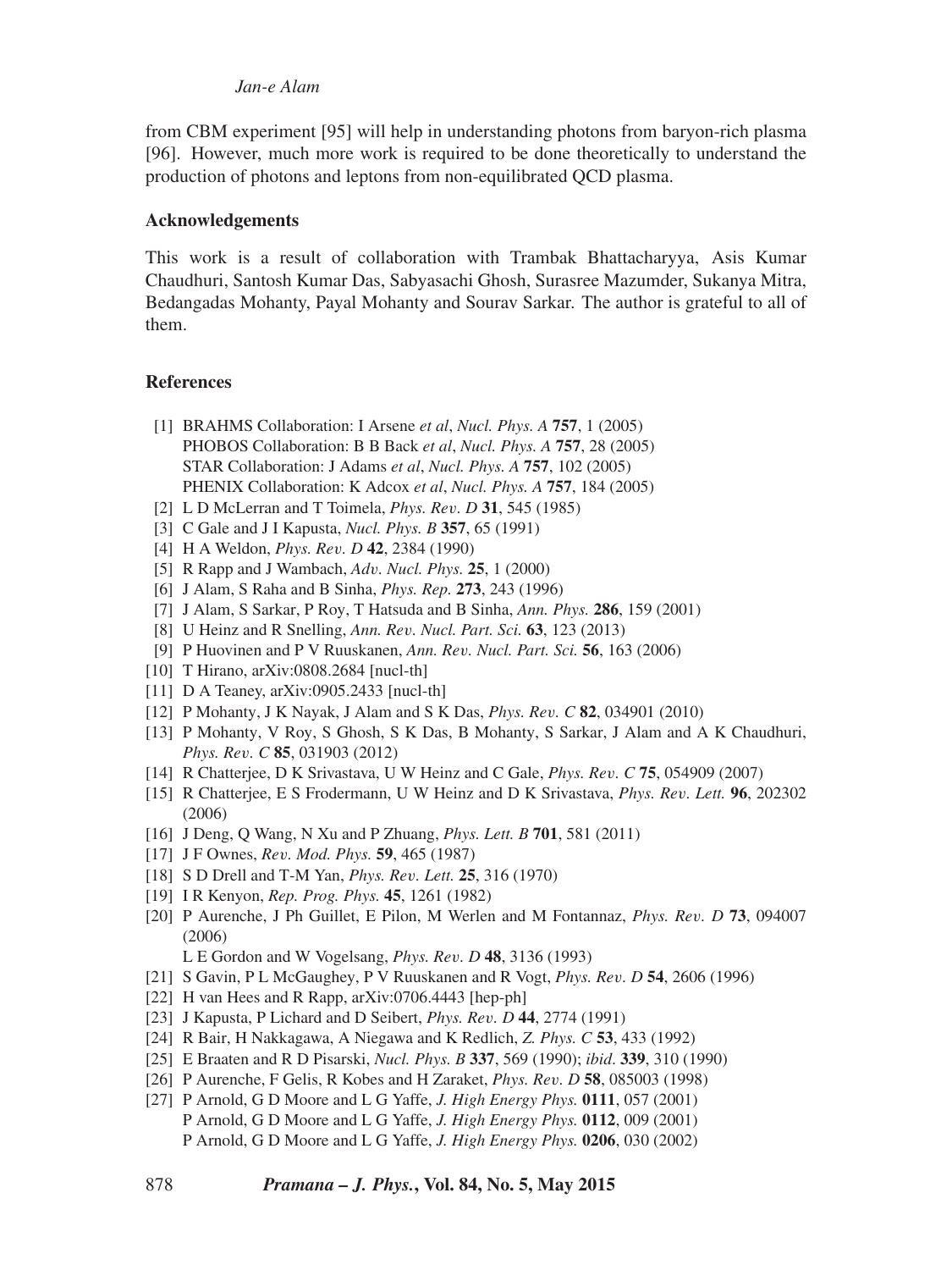- [28] O Kaczmarek and F Zantow, *Phys. Rev. D* **71**, 114510 (2005)
- [29] S Sarkar, J Alam, P Roy, A K Dutt-Mazumder, B Dutta-Roy and B Sinha, *Nucl. Phys. A* **634**, 206 (1998)
- [30] P Roy, S Sarkar, J Alam and B Sinha, *Nucl. Phys. A* **653**, 277 (1999)
- [31] J Alam, P Roy and S Sarkar, *Phys. Rev. C* **71**, 059802 (2005)
- [32] K L Haglin, *J. Phys. G* **30**, L27 (2004)
- [33] S Turbide, R Rapp and C Gale, *Phys. Rev. C* **69**, 014903 (2004)
- [34] NA60 Collaborations: R Arnaldi *et al*, *Phys. Rev. Lett.* **100**, 022302 (2008)
- [35] PHENIX Collaboration: A Adare *et al*, *Phys. Rev. C* **81**, 034911 (2010)
- [36] J Cleymans, J Fingberg and K Redlich, *Phys. Rev. D* **35**, 2153 (1987)
- [37] E Braaten, R D Pisarski and T C Yuan, *Phys. Rev. Lett.* **64**, 2242 (1991)
- [38] P Aurenche, F Gelis, G D Moore and H Zaraket, *J. High Energy Phys.* **12**, 006 (2002)
- [39] F Karsch, E Laermann, P Petreczky, S Stickan and I Wetzorke, *Phys. Lett. B* **530**, 147 (2002)
- [40] O Kaczmarek, E Laermann, M Müller, F Karsch, H-T Ding, S Mukherjee, A Francis and W Soeldner, arXiv:1301.7436 [hep-lat]
- [41] S Ghosh, S Sarkar and J Alam, *Eur. Phys. J. C* **71**, 176 (2011)
- [42] S Ghosh, S Mallik and S Sarkar, *Eur. Phys. J. C* **70**, 251 (2010)
- [43] V L Eletsky, M Belkacem, P J Ellis and J I Kapusta, *Phys. Rev. C* **64**, 035202 (2001)
- [44] R A Schneider and W Weise, *Phys. Lett. B* **515**, 89 (2001)
- [45] E V Shuryak, *Rev. Mod. Phys.* **65**, 1 (1993)
- [46] P Lichard and J Jura, *Phys. Rev. D* **76**, 094030 (2007)
- [47] J D Bjorken, *Phys. Rev. D* **27**, 140 (1983)
- [48] H von Gersdorff, M Kataja, L D McLerran and P V Ruskanen, *Phys. Rev. D* **34**, 794 (1986)
- [49] A K Chaudhuri, arXiv:1207.7028 [nucl-th]
- [50] R C Hwa and K Kajantie, *Phys. Rev. D* **32**, 1109 (1985)
- [51] D Kharzeev and M Nardi, *Phys. Lett. B* **507**, 121 (2001)
- [52] C Bernard *et al*, *Phys. Rev. D* **75**, 094505 (2007)
- [53] B Mohanty and J Alam, *Phys. Rev. C* **68**, 064903 (2003)
- [54] T Hirano and K Tsuda, *Phys. Rev. C* **66**, 054905 (2002)
- [55] F Michler, H Van Hees, D D Dietrich, S Leupold and C Greiner, *Ann. Phys.* **336**, 331 (2013)
- [56] C Y Wong, *Introduction to high energy heavy ion collisions* (World Scientific, Singapore, 1994)
- [57] J Alam, D K Srivastava, B Sinha and D N Basu, *Phys. Rev. D* **48**, 1117 (1993)
- [58] ALICE Collaboration: N Arbor, *EPJ Web Conf.* **60**, 13011 (2013)
- [59] WA98 Collaboration: M M Aggarwal, *Phys. Rev. Lett.* **85**, 3595 (2000)
- [60] S Mitra, P Mohanty, S Ghosh, S Srakar and J Alam, arXiv:1303.0675
- [61] J Alam, S Sarkar, T Hatsuda, T K Nayak and B Sinha, *Phys. Rev. C* **63**, 021901(R) (2001) D K Srivastava and B Sinha, *Phys. Rev. C* **64**, 034901 (2001) P Huovinen, P V Ruuskanen and S S Rasanen, *Phys. Lett. B* **535**, 109 (2002)
- [62] J Alam, J K Nayak, P Roy, A K Dutt-Mazumder and B Sinha, *J. Phys. G* **34**, 871 (2007) D d'Enterria and D Peressounko, *Eur. Phys. J. C* **46**, 451 (2006)
- [63] PHENIX Collaboration: A Adare *et al*, *Phys. Rev. Lett.* **104**, 132301 (2010)
- [64] G Vujanovic, C Young, B Schenke, S Jeon, R Rapp and C Gale, *Nucl. Phys. A* **904–905**, 557c (2013)
- [65] T Renk and J Ruppert, *Phys. Rev. C* **77**, 024907 (2008)
- [66] C Shen and U Heinz, *Phys. Rev. C* **89**, 044910 (2014)
- [67] R Vogt, B V Jacak, P L Mcgaughey and P V Ruuskanen, *Phys. Rev. D* **49**, 3345 (1994)
- [68] P Huovinen, P F Kolb, U Heinz, P V Ruuskanen and S A Voloshin, *Phys. Lett. B* **503**, 58 (2001)
- [69] H van Hess and R Rapp, *J. Phys. G* **35**, 054001 (2008)